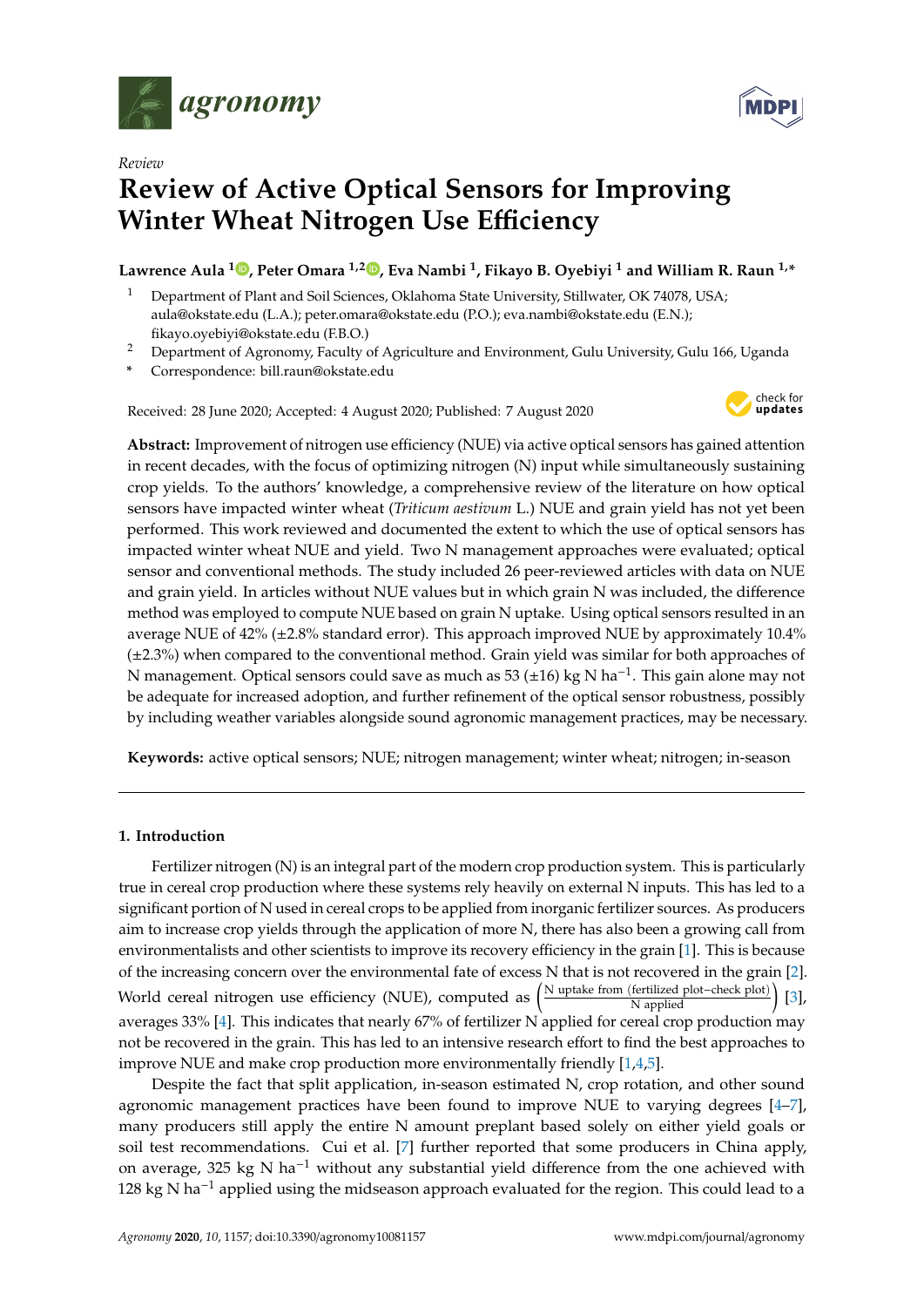substantial build-up of N in the soil with the potential of being lost to the environment [\[8\]](#page-13-4). The amount of N applied determined based on yield goal or an average yield of the last 3 to 5 years plus 20% [\[9\]](#page-13-5) was found not to be an effective means of estimating crop N requirements [\[10\]](#page-13-6). The authors evaluated data from three long-term experiments and reported that yield goal, on average, explained approximately 5.1% of the variability in winter wheat grain yield. However, Raun et al. [\[11\]](#page-13-7) proposed combining both predicted yield level and crop response or response index [\[12,](#page-13-8)[13\]](#page-13-9) to arrive at an accurate N recommendation. This may be achieved by adopting optical sensor-based technology that accurately predicts yield potential and N requirements midseason. Raun et al. [\[5\]](#page-13-2) reported an improvement in NUE by 15% through the use of in-season optical sensor-based N estimates compared to conventional methods. Optical sensors could, therefore, be more precise in determining crop N needs and save as much as 32.5 kg N ha<sup>-1</sup> when compared to conventional methods [\[14\]](#page-13-10). This could result in the saving of excess N which would otherwise play no major role in yield improvement [\[15\]](#page-13-11). Worldwide, it has been reported that a 1% improvement in NUE could save up to 489,892 Mg of fertilizer N [\[4\]](#page-13-1). Considering the suggested vital role in NUE improvement [\[16\]](#page-13-12), active optical sensors may play a major role in N optimization. Additionally, optical sensors may offer an added benefit of attaining grain yield which exceeds that obtained with conventional methods. For instance, Morris et al. [\[13\]](#page-13-9) found that applying 90 kg N ha<sup>-1</sup> preplant followed by the midseason sensor-based recommended rate of 60 kg N ha−<sup>1</sup> resulted in 0.5 Mg ha−<sup>1</sup> more grain yield than the 5.2 Mg ha−<sup>1</sup> obtained by sole application of 90 kg N ha−<sup>1</sup> , and this difference was significant. This is an illustration that optical sensors do not only improve NUE but also grain yield. However, some studies have reported little to no added yield benefit and profitability of optical sensors relative to conventional methods of N management [\[17–](#page-13-13)[19\]](#page-13-14).

Conventional methods of N management entail applying a predetermined amount of N preplant or in-season [\[20](#page-13-15)[,21\]](#page-13-16). In some cases, the amount is split into equal or varying amounts and applied preplant and midseason [\[22,](#page-13-17)[23\]](#page-13-18). Because this approach does not consider N supplied from the soil during the crop growing season, a considerable amount of residual N may be found in the soil [\[24\]](#page-13-19). In addition, spatial and temporal variations may not be considered and, thus, a recommendation suitable for a specific site is made for the entire region [\[24\]](#page-13-19).

Optical sensors, on the other hand, emit and record reflectance of radiation within the visible and near infrared regions of the electromagnetic spectrum [\[25\]](#page-13-20). This has been shown to have a good relationship with crop biomass and crop N status with  $r^2$  as high as over 80% [\[26\]](#page-13-21). One commonly used index, called normalized difference vegetation index (NDVI), is derived from reflectance values recorded by the sensor in the visible and near infrared regions with specific wavelengths varying for each sensor. How NDVI is used to make N recommendation may vary depending on the sensor used [\[5](#page-13-2)[,27\]](#page-14-0). For instance, with the GreenSeeker<sup>TM</sup> (Trimble Inc., Sunnyvale, California, USA), the NDVI values are divided by growing degree days (GDD) to obtain midseason estimated yield, and this is related to the final winter wheat grain yield [\[5\]](#page-13-2). When this is combined with the response index<br>( $\frac{NDVI \text{ in } N \text{ rich strip}}{N \text{ per mid strip}}$ ) the readistion of viold notential and resonance dation for N are made.  $\left(\frac{\text{NDVI in N rich strip}}{\text{NDVI in plot with less N applied}}\right)$ , the prediction of yield potential and recommendation for N are made. As such, crop canopy sensing provides a mechanism to estimate crop N needs based on real time assessment of crop N status.

Even though active optical sensors have previously been the subject of review studies, this work has not exhaustively addressed the extent to which NUE is improved by making use of active optical sensors such as GreenSeeker<sup>TM</sup>. Furthermore, having a clear basis for comparison of sensors to other N management approaches may improve our understanding of the contribution of optical sensors to NUE and grain yield improvement. This can best be achieved by extensively reviewing the literature to document the extent to which active optical reflectance sensors have contributed to enhanced grain NUE and yield for winter wheat. Specifically, limiting the review to winter wheat crops may lead to a deeper understanding of the crop-specific impact of active optical sensor technology on grain NUE and yield than when multiple crops are considered simultaneously. Generally, wheat is a very important crop that occupies more than a quarter of the global land production area (780 million ha) under cereal crops [\[28\]](#page-14-1). This possibly means it consumes a significant portion of the 61.2 million Mg of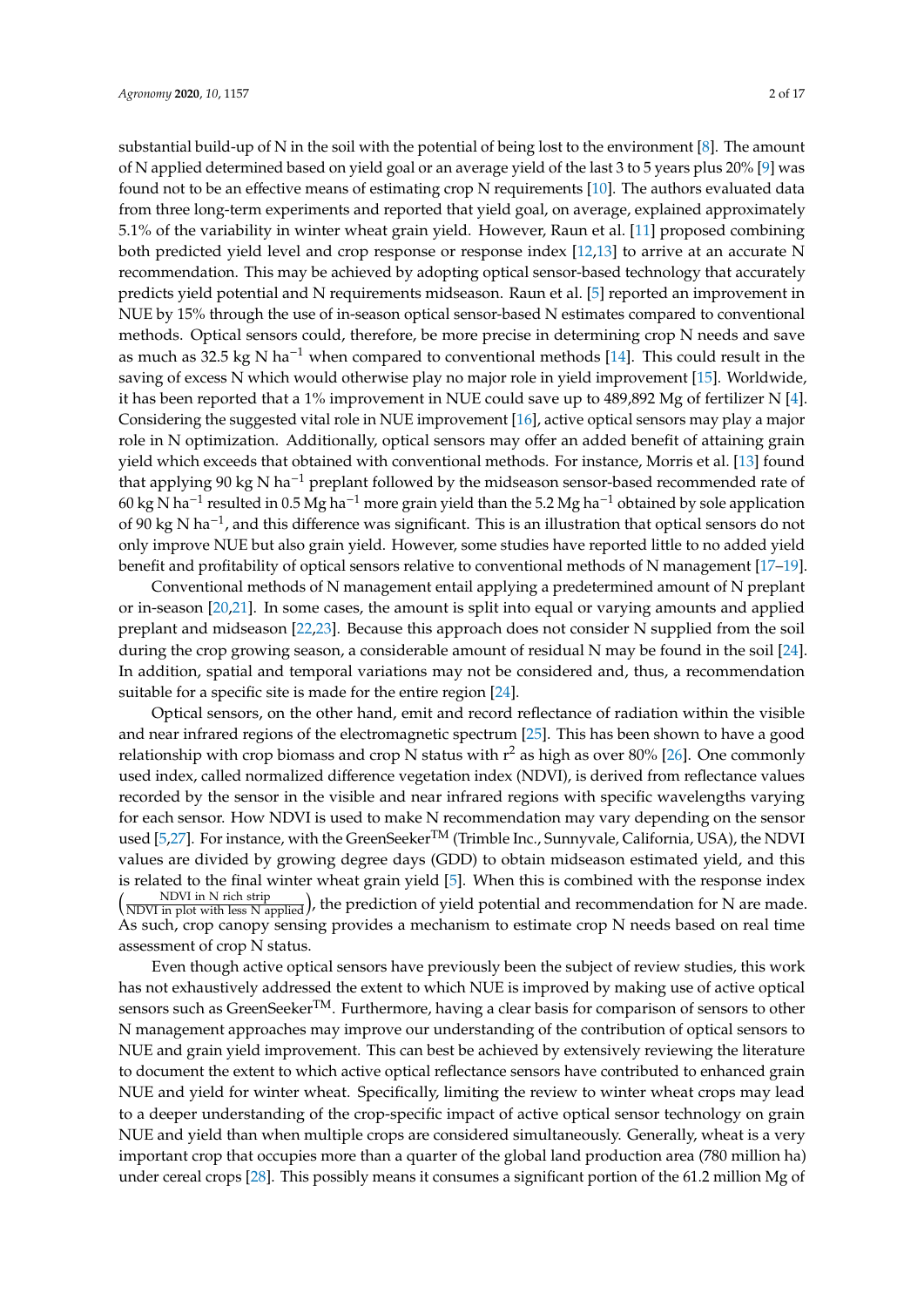N applied in 2015 [\[29\]](#page-14-2). It is, therefore, vital that a review is undertaken regarding the use of optical sensors in winter wheat and document potential evidence that advances in N management technology are contributing to NUE and grain yield improvement.

Therefore, the objective of this work was to investigate the impact of active optical sensors on winter wheat grain NUE and yield through an extensive review of published research articles.

## **2. Materials and Methods**

In this study, 26 published research articles were reviewed. These articles were divided into two groups. The first group had 15 articles that were used to make a direct comparison between optical sensor and conventional methods of N management (Table [1\)](#page-4-0). The second group had 11 articles that were generated from studies that only used conventional methods of N management (Table [2\)](#page-5-0). The research articles were searched using a combination of keywords, such as active optical sensor for winter wheat, in-season nutrient management, winter wheat grain protein, winter wheat NUE, GreenSeeker, and NUE for winter wheat. The searches were performed in Google Scholar, Web of Science, Science Direct, Scopus, United States Department of Agriculture (USDA) National Agricultural Library (https://[pubag.nal.usda.gov](https://pubag.nal.usda.gov/)/), and ACCESS Digital Library (https://[dl.sciencesocieties.org](https://dl.sciencesocieties.org/)/). The articles considered in this study reported NUE, grain N uptake, and/or documented grain protein concentration at different N rates. This study focused explicitly on grain NUE for winter wheat. In each paper, the current study collected data pertaining to NUE, N rates, and grain yield.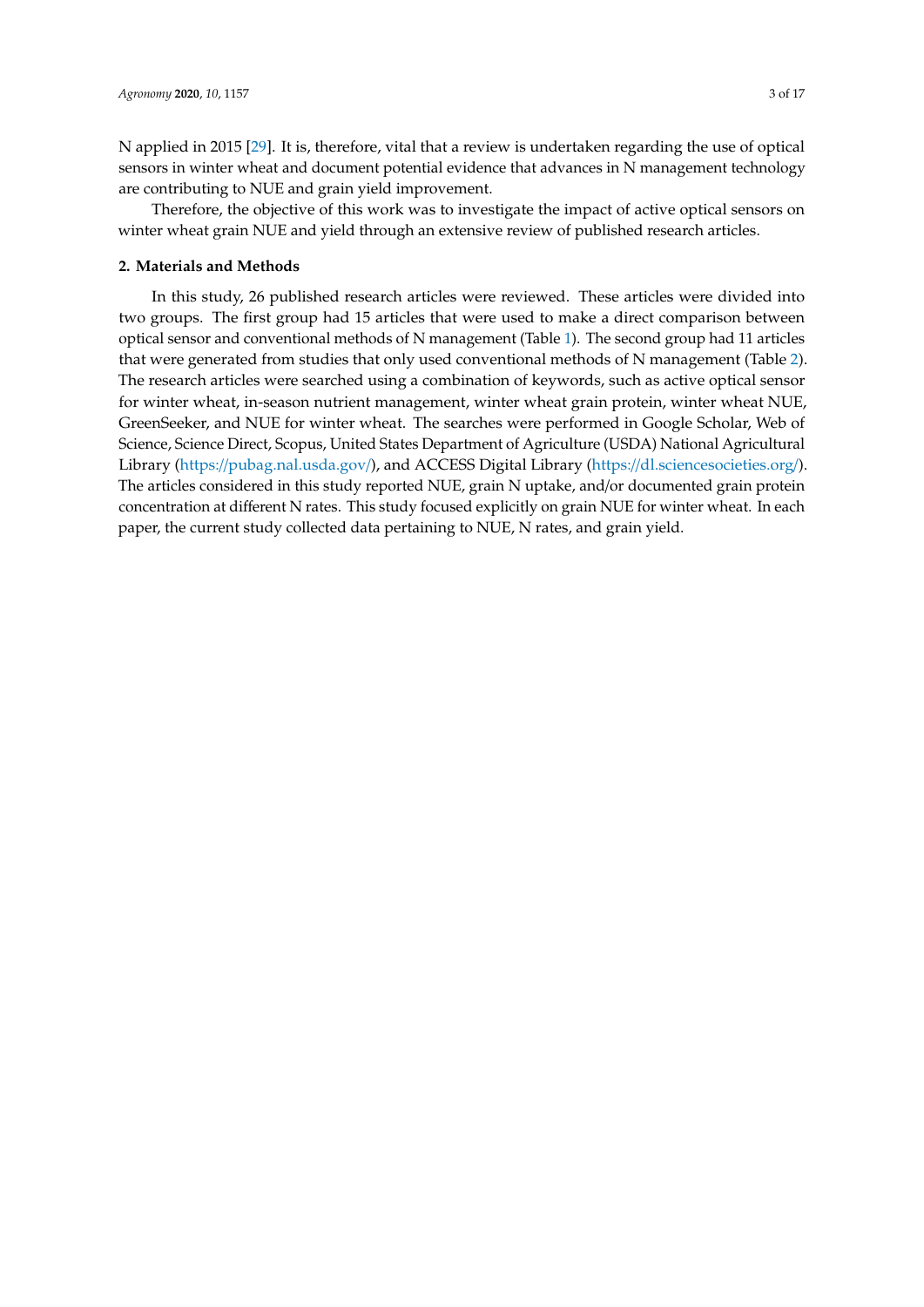| Source                               | Country    | CM-N ¶¶     | <b>SOC</b><br>$(g kg-1) +$ | N Rates<br>$(kg ha-1)$ |         | <b>NUE</b><br>(%) |                       | Grain Yield<br>$(kg ha-1)$ |           |
|--------------------------------------|------------|-------------|----------------------------|------------------------|---------|-------------------|-----------------------|----------------------------|-----------|
|                                      |            |             |                            | OS <sub>‡</sub>        | $CM \S$ | <b>OS</b>         | CM                    | <b>OS</b>                  | <b>CM</b> |
| Raun et al. [5]                      | <b>USA</b> | Preplant    | 9.5                        | 65                     | 90      | 23                | 22                    | 2292                       | 2063      |
|                                      | <b>USA</b> | Preplant    | 13.3                       | 67                     | 90      | 64                | 71                    | 4936                       | 5234      |
|                                      |            |             | 8.2                        | 68                     | 90      | 47                | 52                    | 4527                       | 4276      |
| Morris et al. [13]                   |            |             | 6.2                        | 129                    | 90      | 25                | 23                    | 2612                       | 2082      |
|                                      |            |             | 13.3                       | 153                    | 90      | 34                | $48\,$                | 4391                       | 3751      |
|                                      |            |             | 8.2                        | 133                    | 90      | 32                | 36                    | 3556                       | 3766      |
|                                      |            |             | 6.2                        | 142                    | 90      | 44                | 38                    | 4625                       | 3909      |
| Butchee et al. [15]                  | <b>USA</b> | Topdress    | NA <sup>++</sup>           | 45                     | 56      | 35                | 28                    | 3071                       | 3058      |
|                                      |            |             |                            | 43                     | 66      | 31                | $22\,$                | 3468                       | 3461      |
| Li et al. [16]                       | China      | 2-way split | 5.7                        | 94                     | 432     | 52                | 14                    | 4909                       | 4952      |
|                                      |            |             | 5.7                        | 40                     | 312     | 71                | 12                    | 5966                       | 6034      |
| Boyer et al. [19]                    | <b>USA</b> | Preplant    | NA                         | 69                     | 90      | 20                | 14                    | 2267                       | 2228      |
| Stamatiadis et al. [27] <sup>a</sup> | Greece     | 2-way split | 7.2                        | 136                    | 217     | 58                | 44                    | 5891                       | 5815      |
|                                      | <b>USA</b> | Preplant    | $_{\rm NA}$                | 76                     | 90      | 46                | 39                    | 2457                       | 2480      |
| Hodgen et al. [30]                   |            |             |                            | 49                     | 90      | 27                | 17                    | 3373                       | 3480      |
|                                      |            |             |                            | 69                     | 90      | 33                | 39                    | 3503                       | 4083      |
|                                      |            |             |                            | 52                     | 90      | 2.5               | $-1.4$                | 750                        | 630       |
|                                      | <b>USA</b> | Preplant    | NA                         | 41                     | 90      | 24                | 21                    | 1628                       | 1697      |
|                                      |            |             |                            | 90                     | 90      | 40                | 28                    | 4179                       | 3628      |
| Tubaña et al. [31]                   |            |             |                            | 36                     | 90      | 32                | 14                    | 3330                       | 3705      |
|                                      |            |             |                            | 34                     | 90      | 43                | 37                    | 4253                       | 4689      |
|                                      |            |             |                            | 39                     | 90      | 36                | 17                    | 1945                       | 2081      |
|                                      |            |             |                            | 53                     | 90      | 40                | 35                    | 2637                       | 2308      |
| Cao et al. [32]                      | China      | 2-way split | 2.1                        | 123                    | 300     | 69                | 33                    | 6800                       | 7400      |
| Biermacher et al. [33]               | <b>USA</b> | Preplant    | NA                         | 69                     | 90      | 35                | 24                    | 3324                       | 3200      |
|                                      | Mexico     | 2-way split | NA                         | 138                    | 220     | - #               | $\overline{a}$        | 7130                       | 7360      |
|                                      |            |             |                            | 138                    | 198     |                   | $\tilde{\phantom{a}}$ | 6970                       | 7150      |
|                                      |            |             |                            | 115                    | 197     |                   |                       | 7280                       | 7480      |
| Ortiz-Monasterio and Raun [34] b     |            |             |                            | 150                    | 250     |                   |                       | 8050                       | 7900      |
|                                      |            |             |                            | 92                     | 184     |                   |                       | 7440                       | 7570      |
|                                      |            |             |                            | 160                    | 197     |                   |                       | 7300                       | 7000      |
|                                      |            |             |                            | 148                    | 230     |                   | $\overline{a}$        | 7680                       | 7770      |
|                                      | India      | 2-way split | 4.1                        | 77                     | 150     | 59                | 41                    | 3660                       | 4410      |
| Bijay-Singh et al. [35]              |            |             |                            | 105                    | 150     | $48\,$            | $38\,$                | 4240                       | 4560      |
|                                      |            |             |                            | 107                    | 150     | 76                | 58                    | 5270                       | 4570      |
|                                      |            |             |                            | 111                    | 120     | 51                | 49                    | 4450                       | 4570      |

Table 1. Peer-reviewed research articles used to compute NUE and grain yield at selected N rates using active optical sensors and conventional methods of N management.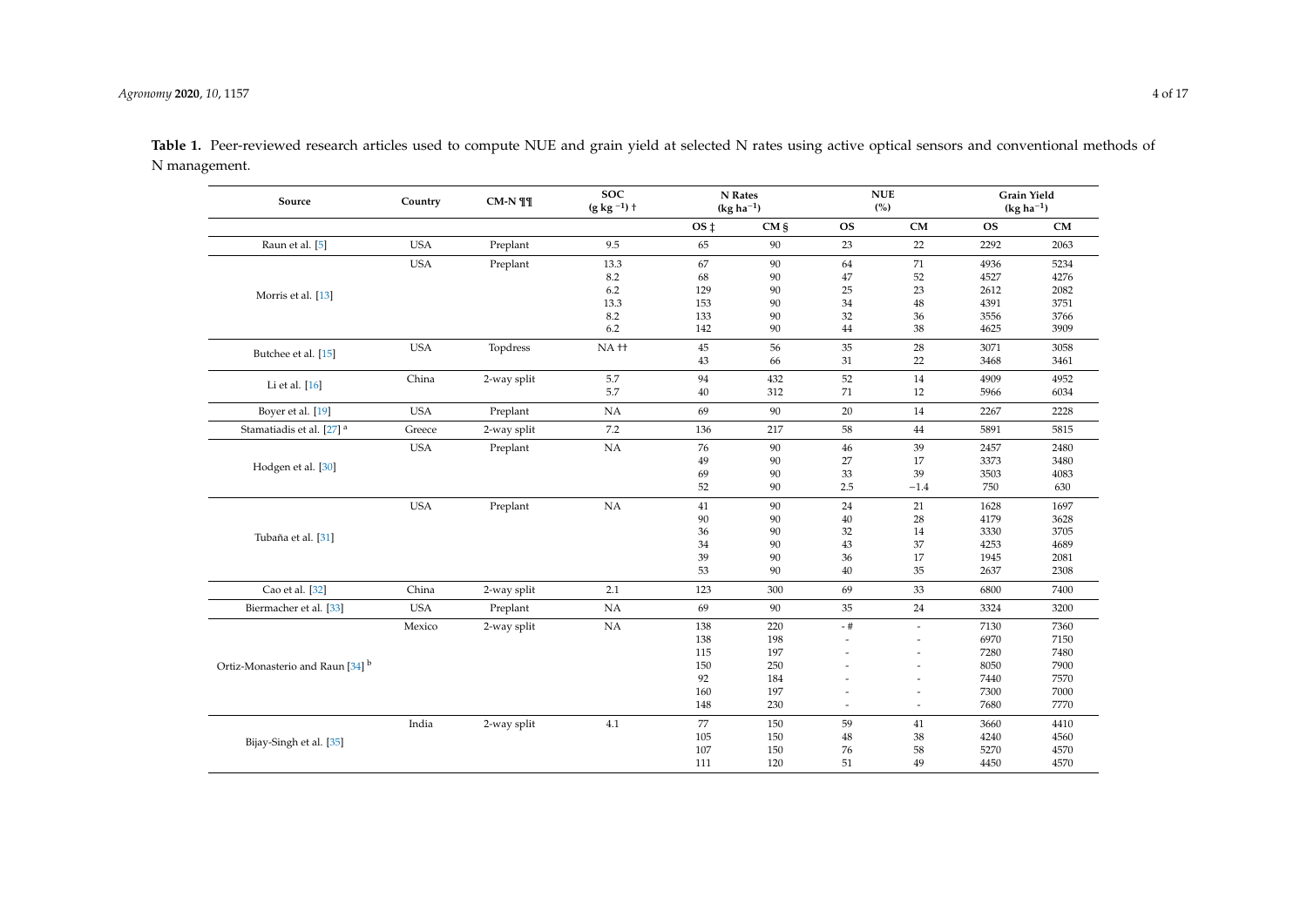| Source                  | Country | $CM-N$ ¶¶   | <b>SOC</b><br>(g kg $^{-1})$ $\dagger$ |                 | N Rates<br>$(kg ha^{-1})$ |                          | <b>NUE</b><br>(%)        | $(kg ha-1)$ | <b>Grain Yield</b> |
|-------------------------|---------|-------------|----------------------------------------|-----------------|---------------------------|--------------------------|--------------------------|-------------|--------------------|
|                         |         |             |                                        | OS <sub>1</sub> | $CM \S$                   | <b>OS</b>                | CM                       | <b>OS</b>   | CM                 |
| Sulochna et al [36]     | India   | 3-way split |                                        | 140             | 180                       | 38                       | 26                       | 4839        | 4560               |
|                         | China   | 2-way split | <b>NA</b>                              | 229             | 300                       | $\overline{\phantom{a}}$ | $\overline{\phantom{a}}$ | 7957        | 7722               |
|                         |         |             |                                        | 217             | 300                       | $\overline{\phantom{a}}$ | $\overline{\phantom{a}}$ | 7777        | 7722               |
| Cao et al. [37]         |         |             |                                        | 216             | 300                       | $\overline{\phantom{a}}$ | $\overline{\phantom{a}}$ | 8062        | 8517               |
|                         |         |             |                                        | 213             | 300                       | $\overline{\phantom{a}}$ | $\overline{\phantom{a}}$ | 7578        | 8517               |
|                         |         |             |                                        | 240             | 300                       | $\overline{\phantom{a}}$ | $\overline{\phantom{a}}$ | 9490        | 9319               |
|                         |         |             |                                        | 268             | 300                       | $\overline{\phantom{a}}$ | $\overline{\phantom{a}}$ | 9717        | 9319               |
|                         | India   | 2-way split | 0.4                                    | 88              | 120                       | 53                       | 39                       | 4000        | 4010               |
| Bijay-Singh et al. [38] |         |             |                                        | 87              | 120                       | 52                       | 39                       | 3920        | 4010               |
|                         |         |             |                                        | 85              | 120                       | 65                       | 45                       | 3960        | 3910               |
|                         |         |             |                                        | 75              | 120                       | 24                       | 13                       | 2080        | 2010               |
| Mean                    |         |             | 5.4                                    | 109             | 162                       | 42.0                     | 31.6                     | 4884        | 4893               |
| Standard error          |         |             | 0.7                                    | $\pm 8.7$       | 13.3                      | ±2.8                     | ±2.6                     | $\pm 324$   | ±332               |
| $CV$ (%) §§             |         |             | 74.2                                   | 54.8            | 56.2                      | 39.2                     | 48.3                     | 45.5        | 46.5               |

**Table 1.** *Cont.*

<span id="page-4-0"></span>† Soil Organic Carbon. In some cases, soil organic matter (SOM) was converted to SOC using; SOM = 0.35 + 1.8 × SOC [\[39\]](#page-14-13). Averages were obtained for certain sites where preplant SOC was presented by treatment. ‡ Active optical sensor N management. § Conventional method of N management. ¶ Used Crop Circle ACS-430 active canopy sensors while the rest of the sources used GreenSeeker<sup>TM</sup>. # NUE values could not be calculated since check plot values were not shown. But records for N rates and yield were available using both approaches. †† SOC values not presented in the study. §§ Coefficient of variation. ¶¶ Conventional method of N management used in each study. 2- or 3-way split means that N was split into 2 or 3 parts and applied preplant or midseason at different growth stages. <sup>a</sup> and <sup>b</sup> were strip and large area of land with different the treatments while rest were small plots.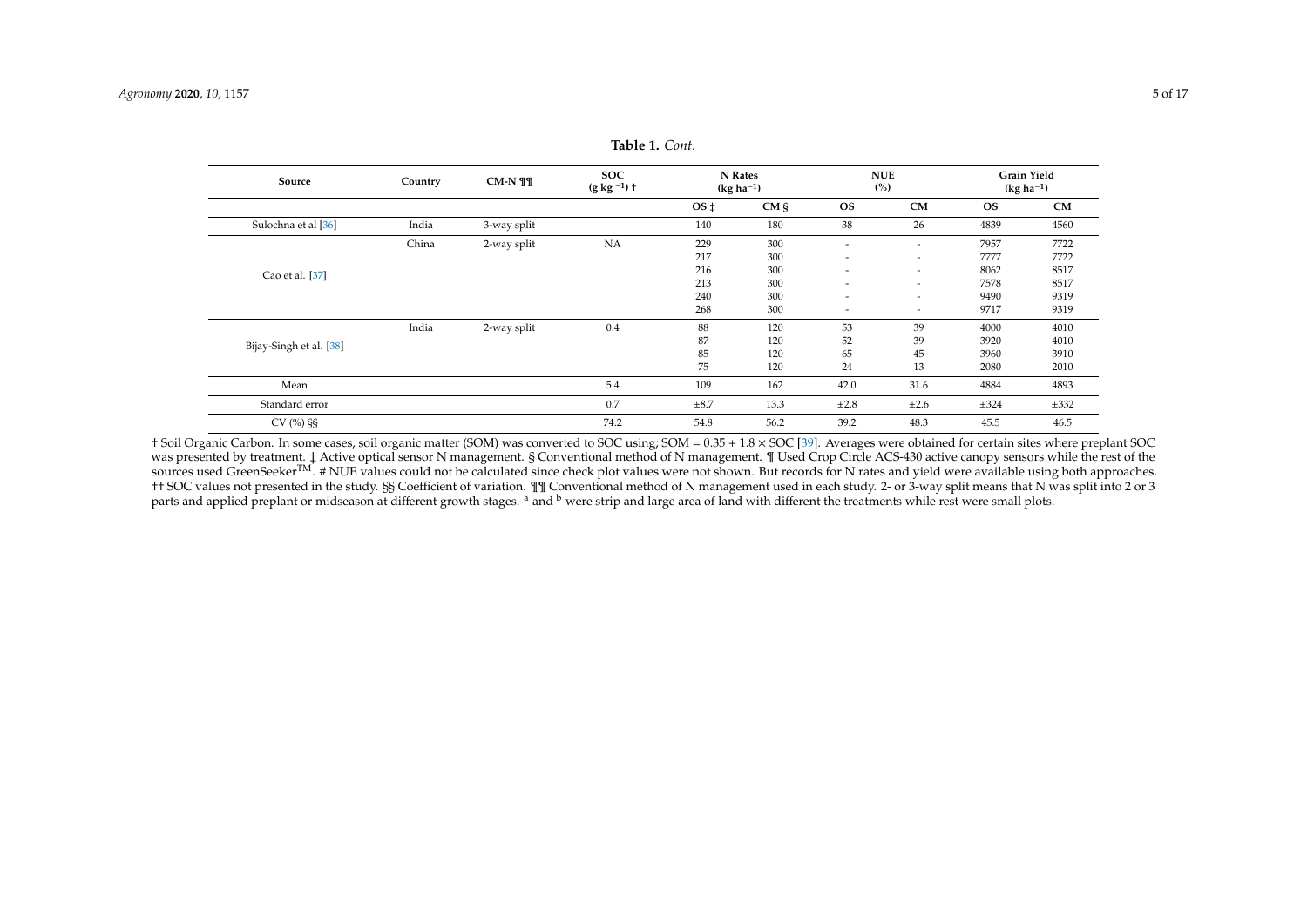From the first group of articles, two N rates were selected from each study to document yield and NUE (Table [1\)](#page-4-0). Firstly, the sensor recommended N rate where an initial dose of at least 34 kg N ha<sup>-1</sup> was applied preplant. This was to ensure that delaying N application until midseason was not a factor affecting grain yield maximization using the optical sensor approach of N management [\[5,](#page-13-2)[40\]](#page-14-14). In addition, the sensor-based N recommended rate was then applied midseason. Nonetheless, if a sensor-based study did not apply preplant N, then a midseason N rate was selected. Secondly, an N rate based on conventional methods of N management that applied at least 90 kg N ha<sup> $-1$ </sup> was selected. The choice of at least 90 kg N ha<sup>-1</sup> was based on the average N rate for wheat in the U.S. in 2017 [\[41\]](#page-14-15). This second N rate was either applied preplant or split and applied equally or unequally at preplant and midseason.

| Source                 | $CM-N$ ¶¶   | Location   | SOC+<br>$(g \, kg^{-1})$ | N Rate<br>$(kg ha-1)$ | <b>NUE</b><br>(%)    | Yield<br>$(Mg ha-1)$ |
|------------------------|-------------|------------|--------------------------|-----------------------|----------------------|----------------------|
| Zhu et al. [42]        | 2-way split | China      | 5.0                      | 360                   | 20.8                 | 6.2                  |
| Hooper et al. [43]     | 2-way split | Australia  | 13.3<br>13.3             | 200<br>200            | 17.0<br>17.2         | 2.8<br>2.7           |
| Teal et al. [44]       | Preplant    | <b>USA</b> | NA <sub>t</sub><br>NA    | 185<br>185            | 19.3<br>21.7         | 3.7<br>3.6           |
| Thomason et al. [45]   | Preplant    | <b>USA</b> | 10.6<br>11.0             | 134<br>112            | 23.8<br>44.8         | 2.2<br>3.9           |
| Yi et al. $[46]$       | 3-way split | China      | 9.5<br>9.5               | 225<br>240            | 22.8<br>8.2          | 4.2<br>1.8           |
| Kanampiu et al. [47]   | Preplant    | <b>USA</b> | 6.4<br>7.4               | 120<br>180            | 17.5<br>7.2          | 2.2<br>1.1           |
| Mohammed et al. [48]   | 2-way split | <b>USA</b> | <b>NA</b>                | 200                   | 23.2                 | 3.6                  |
| Montemurro et al. [49] | 2-way split | Italy      | 16.2                     | 180                   | 13.8                 | 3.0                  |
| Lees et al. $[50]$     | Preplant    | <b>USA</b> | 9.2<br>4.7               | 135<br>112            | 28.7<br>64.8         | 1.6<br>4.0           |
| Zhao and Li $[51]$     | 2-way split | China      | 6.2<br>6.2<br>6.2        | 198<br>198<br>198     | 27.7<br>32.0<br>51.0 | 4.3<br>4.8<br>6.8    |
| Girma et al. [52]      | Preplant    | <b>USA</b> | <b>NA</b>                | 168                   | 14.6                 | 2.5                  |
| Mean §                 |             |            | 9.0                      | 186                   | 25.1                 | 3.4                  |
| Standard error         |             |            | 0.9                      | ±12.9                 | $\pm 3.3$            | $\pm 339$            |
| $CV(%)$ §§             |             |            | 38.0                     | 30.2                  | 58                   | 43.2                 |

<span id="page-5-0"></span>**Table 2.** Peer-reviewed research publications used to compute NUE and grain yield at selected rates that some producers are expected to apply using conventional methods of N management.

† Soil organic carbon at the experimental sites. In some cases, soil organic matter (SOM) was converted to SOC using;  $SOM = 0.35 + 1.8 \times SOC$  [\[39\]](#page-14-23). Averages were obtained for certain sites where preplant SOC was presented by treatment. ‡ SOC values not presented in the study. §§ Coefficient of variation. ¶¶ Conventional method of N management used in each study. 2- or 3-way split means that N was split into 2 or 3 parts and applied preplant or midseason at different growth stages.

The second group of articles reviewed (Table [2\)](#page-5-0) only used the second N rate discussed under the first group of articles (conventional method) but with a slightly different criterion for selection, as highlighted below.

For all the articles considered in this study, grain NUE was computed using the difference method shown in Equation (1). This index and other indices were adequately discussed by Rao et al. [\[3\]](#page-13-0) and Syers et al. [\[53\]](#page-15-4). If NUE provided in a given study was obtained based on grain N uptake, the values provided were used as presented by the authors.

$$
NUE (%) = \frac{N \text{ uptake from (fertilized plot - check plot)}}{N \text{ applied}} \times 100
$$
 (1)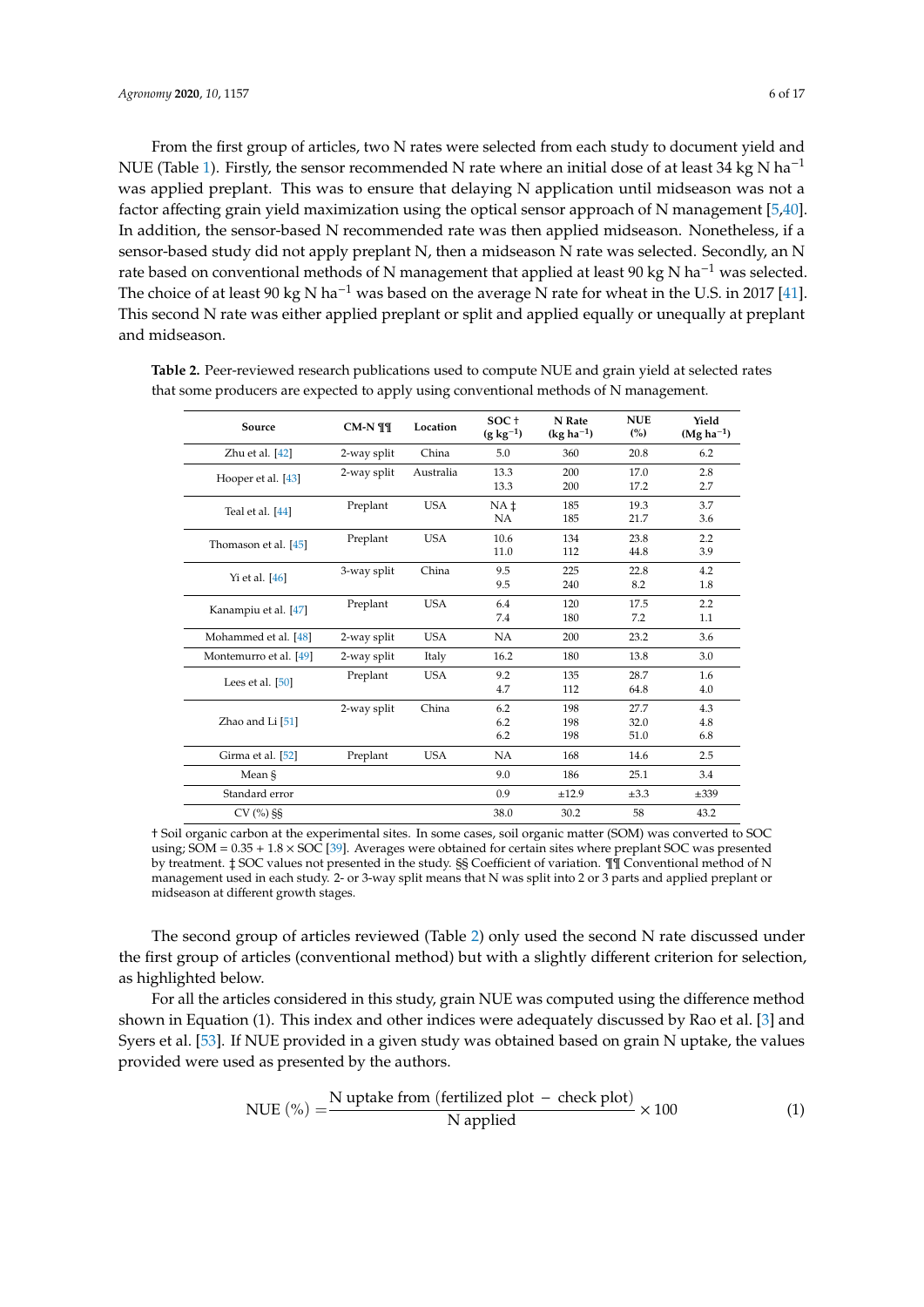In articles where NUE values were not provided but grain N or crude protein was reported, NUE was computed accordingly using Equation (1). Crude protein values were converted to percent grain N using Equation (2) [\[54\]](#page-15-5).

$$
Crude protein = grain N (%) \times 5.7
$$
 (2)

$$
Grain N (kg ha-1) = grain N (%) \times grain yield
$$
 (3)

Percent grain N was then multiplied by grain yield to obtain grain N (kg ha<sup>-1</sup>) using Equation (3) [\[4\]](#page-13-1). The grain N values obtained were subsequently used in Equation (1) to compute NUE. If no grain N was provided in a study, we multiplied grain yield by 2.13% N to obtain grain N. The 2.13% grain N was obtained from work done by Batal et al. [\[55\]](#page-15-6).

For the second group of articles, additional data for N rates, grain yield, and NUE were collected from peer-reviewed studies that used conventional methods of N management (Table [2\)](#page-5-0). Although not in all cases, an attempt was made to find N rates that might be considered non-limiting for winter wheat production. This also helped to account for large quantities of N applied in some regions of the world [\[29\]](#page-14-2). It is worth noting that these were studies conducted independently of those summarized in Table [1](#page-4-0) and that makes direct comparison more difficult. However, this offers insight into what grain yield and NUE might be expected when more N is applied using the conventional method.

Countries were also grouped into regions, that is, the U.S. and Asia (China and India) using data generated from Table [1.](#page-4-0) These two regions were considered because they had more data points that can be analyzed statistically.

This review included two types of active optical sensors (Table [1\)](#page-4-0), that is, GreenSeeker<sup>TM</sup> (Trimble, Sunnyvale, California, USA) and Crop Circle ACS-430 active crop canopy sensor (Holland Scientific, Lincoln, NE, USA). Details of how GreenSeeker<sup>TM</sup> and Crop Circle arrive at a recommendation for N were extensively elaborated by Raun et al. [\[5\]](#page-13-2) and Stamatiadis et al. [\[27\]](#page-14-0), respectively.

Applied statistical analyses for all the data collected were accomplished using R statistical package (R Foundation, Vienna, Austria) [\[56\]](#page-15-7). A paired t-test was used to compare average NUE and grain yield under active optical sensors and conventional methods of N management. Unpaired t-test was also used, for instance, in situations such as comparing grain yield and NUE for different regions that may not have the same number of observations. The accuracy of means and difference between mean estimates were assessed using standard error and coefficient of variations (%). Standard error is shown as a plus or minus  $(\pm)$  standard error value in Tables [1](#page-4-0)[–3](#page-8-0) and in-text values specified within the manuscript. Data visualization was done using ggplot2 within the tidyverse package [\[57\]](#page-15-8).

## **3. Results and Discussion**

## *3.1. Nitrogen Use E*ffi*ciency and N Management Approach*

Results from this review of existing literature indicate that the use of active optical sensors for N management improved NUE. Nitrogen use efficiency achieved when N was recommended using an optical sensor was 10.4% ( $\pm$ 3.8%) higher than the 31.6% ( $\pm$ 2.6%) NUE for the conventional N management approach (Table [1\)](#page-4-0). Paired t-tests showed that the observed difference of 10.4% NUE was significant (PR ( $|T| > |t|$ ) < 0.01; Table [3\)](#page-8-0). However, NUE for active optical sensor N management varied widely, from 2.5% to 76.0%. The variation in NUE for active optical sensors could be due to differences in associated algorithms. This could also be due to differences in crop N response from year to year or location to location [\[58\]](#page-15-9). Similar variability in NUE (−1.4–71%) was observed for the conventional N management approach. This suggests that even though optical sensors resulted in an improved NUE of 42.0% (±2.8%), further enhancement is still possible.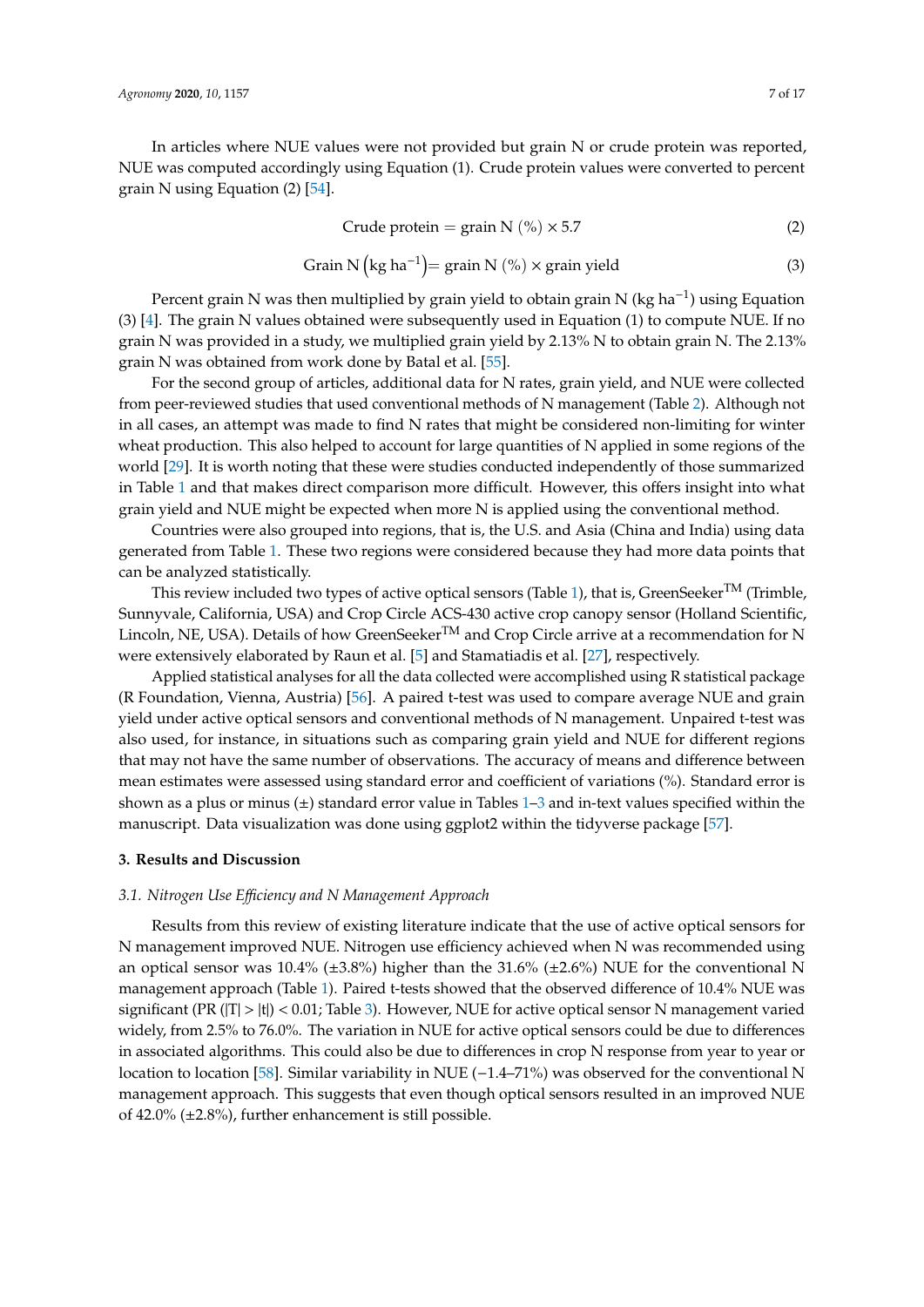<span id="page-7-0"></span>

<span id="page-7-1"></span>Figure 1. NUE for optical sensor and conventional methods of N management for the U.S. and Asia. The error bar indicates standard error, while CV represents coefficient of variation.



**Figure 2.** The quantity of nitrogen applied to winter wheat when using optical sensor and **Figure 2.** The quantity of nitrogen applied to winter wheat when using optical sensor and conventional methods of N management for USA and Asia. The error bar indicates standard error, while CV represents that stand coefficient of variation.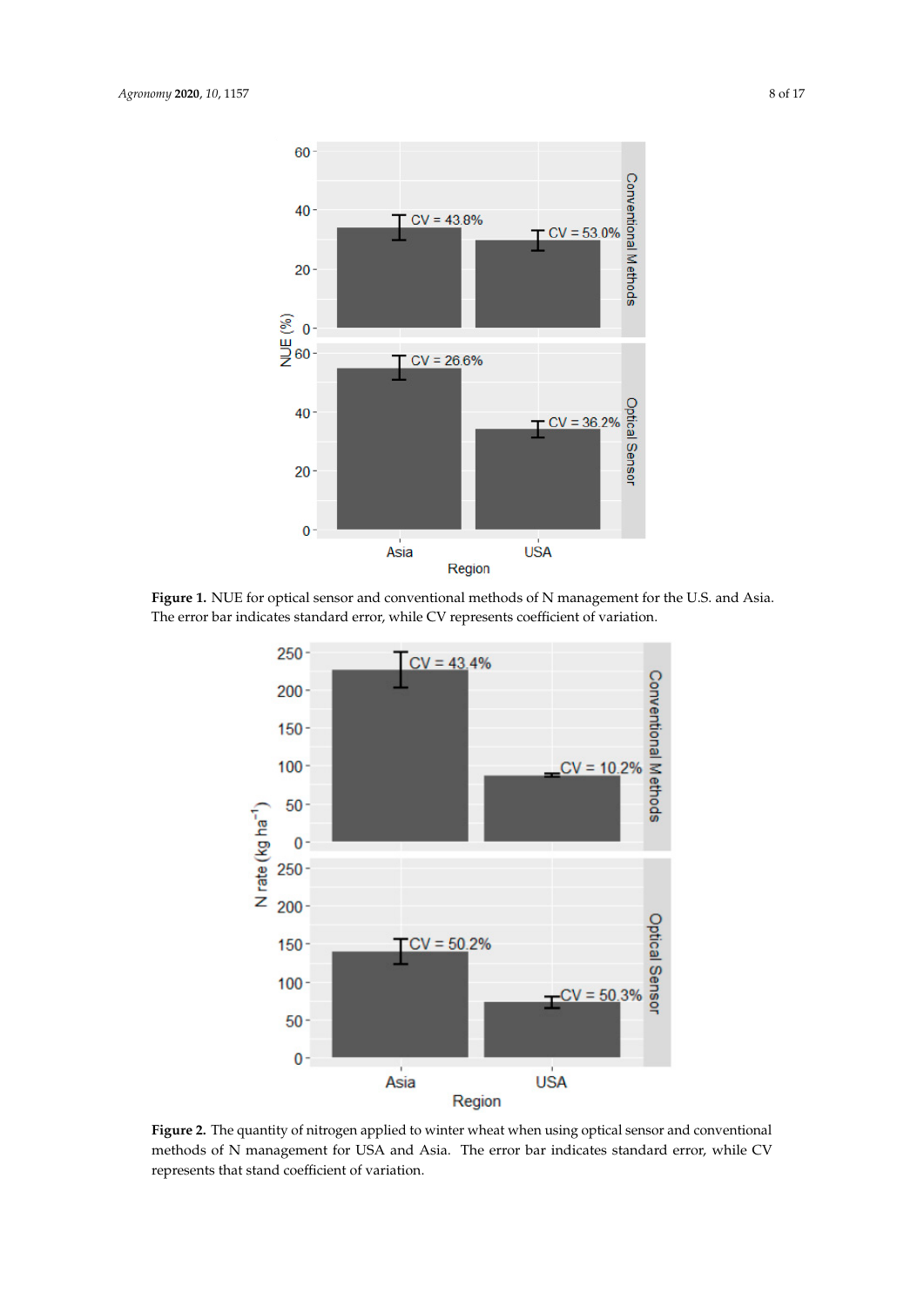<span id="page-8-1"></span>

**Figure 3.** Winter wheat rain yield for optical sensor and conventional methods of N management for the U.S. and Asia. the U.S. and Asia.

<span id="page-8-0"></span>rate that occurred between active optical sensors and conventional methods of N management as well as regional differences using paired t-test (unpaired t-test for regional differences). **Table 3.** Evaluation of the differences in grain yield, nitrogen use efficiency (NUE) and nitrogen (N)

| Description                             | DIF <sub>1</sub> | SE §       | t Value | $p$ -Value |
|-----------------------------------------|------------------|------------|---------|------------|
| Optical sensor vs. Conventional methods |                  |            |         |            |
| Grain yield                             | $-0.01$          | $\pm 0.05$ | $-0.17$ | 0.86       |
| N rate                                  | 53               | ±10.0      | $-5.30$ | < 0.01     |
| <b>NUE</b>                              | 10.4             | $\pm 2.3$  | 4.44    | < 0.01     |
| Differences between Regions             |                  |            |         |            |
| Grain yield                             |                  |            |         |            |
| Optical sensors: U.S. vs. Asia          | $-2.6$           | $\pm 0.6$  | $-4.6$  | < 0.01     |
| Conventional methods: U.S. vs. Asia     | $-2.8$           | $\pm 0.6$  | $-4.8$  | < 0.01     |
| N rate                                  |                  |            |         |            |
| Optical sensors: U.S. vs. Asia          | $-67$            | $\pm 18.3$ | $-3.37$ | < 0.01     |
| Conventional methods: U.S. vs. Asia     | $-139$           | $+23.2$    | $-5.99$ | < 0.01     |
| <b>NUE</b>                              |                  |            |         |            |
| Optical sensors: U.S. vs. Asia          | $-20.8$          | $\pm 5.0$  | $-4.17$ | < 0.01     |
| Conventional methods: U.S. vs. Asia     | $-4.2$           | $\pm 5.5$  | $-0.77$ | 0.45       |

‡ Mean difference (yield, N rate or NUE) between optical sensors and conventional methods or between regions. Actual mean values for the two N management approaches are in Table [1,](#page-4-0) Figures [1–](#page-7-0)[3.](#page-8-1) Units for yield, N rate and<br>NUE difference and associated standard errors were Mg ha<sup>-1</sup>, kg ha<sup>-1</sup> and percent (%) respectively. § Standa error of the difference between two means.

Regionally, Asia had the highest NUE of approximately 54.8% (±4.2%) when using optical sensors (Trimble Inc., Sunnyvale, California, USA), and this was significantly different from the 34.0% (±2.7%) NUE for the U.S. (PR(|T| > |t|) < 0.01; Figure 1; Table 3). There was no difference between NUE for the two regions when conventional methods were used (PR ( $|T| > |t|$ ) = 0.45). Asia had a slightly higher NUE of approximately 33.9% (±4.3%) when compared to 29.7% for the U.S. under conventional methods (Figure [1\)](#page-7-0). These results suggest that NUE varied between regions and that optical sensors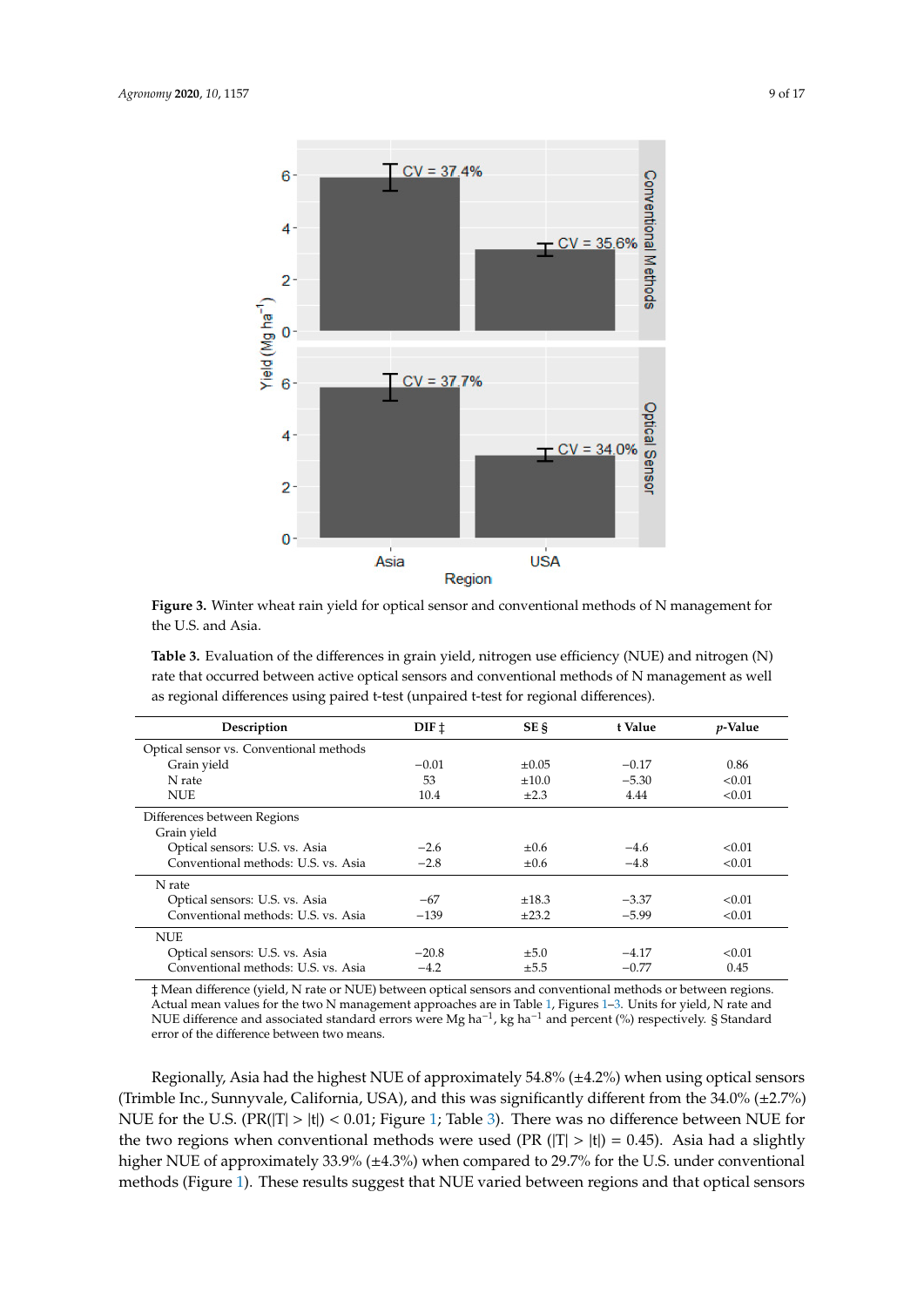within each region tended to have a higher NUE over conventional methods. It is unclear as to why Asia had a higher NUE when using optical sensors than the U.S. but temporal and spatial variability could be one of the reasons for the differences observed. Although details have been highlighted under yield section, it is worth noting that wheat grain yield in Asia via optical sensor N management exceeded that of the U.S. by 82%. This may indicate that wheat response to applied N in that region is high, and that when a correct recommendation is made using optical sensors, a significant portion of it is recovered in the grain. Indeed, soil organic carbon (SOC) within the two regions are markedly different, with Asia having an average SOC of 2.9 g kg<sup>-1</sup> (±0.4 g kg<sup>-1</sup>) and the U.S. an average of 9.3 g kg textsuperscript-1 (±0.8 g kg<sup>-1</sup>). This could have affected the mineralization rate and how crops responded to added N. It is possible that the U.S. had potentially more N released to the soil from mineralization of soil organic matter than in Asia, leading to the lower NUE with optical sensors.

This review also found active optical sensors to recommend on average 52.9 kg ha<sup>-1</sup> (±10.0 kg ha<sup>-1</sup>) less N compared to conventional methods (Table [1\)](#page-4-0). This in part explains why NUE was higher with active optical sensors. The 10.4% (±2.3%) higher NUE attained with active optical sensors over the conventional methods of N management was slightly lower than the 15% NUE reported by Raun et al. [\[5\]](#page-13-2). Because optical sensors allow for the application of N in-season, producers are best placed to make decisions that also integrate other variables vital for determining how much N to apply. Thomason et al. [\[59\]](#page-15-10) also reported that optical sensors use 7% less fertilizer N in comparison to conventional methods of N management. Butchee et al. [\[15\]](#page-13-11) reported that optical sensors can use 22.6 kg N ha<sup>-1</sup> less N when compared to the conventional method.

On a regional basis, Asia recommended 67 kg ha<sup>-1</sup> (±18.3 kg ha<sup>-1</sup>) more N than the 73 kg N ha<sup>-1</sup> (±8.0 kg ha−<sup>1</sup> ) applied in the U.S. using the optical sensor-based approach (Figure [2\)](#page-7-1). This was a significant difference in N usage between the two regions (PR  $(|T| > |t|) < 0.01$ ; Table [3\)](#page-8-0). Asia applied, on average, 226 kg N ha−<sup>1</sup> (±23.1 kg N ha−<sup>1</sup> ) when using conventional methods of N management and was much higher than the 87 kg N ha<sup>-1</sup> (±1.9 kg N ha<sup>-1</sup>) applied in the U.S. (PR (|T| > |t|) < 0.01; Table [3;](#page-8-0) Figure [2\)](#page-7-1). This would, in theory, be expected to produce a much lower NUE, but because of the low SOC in the region where studies were conducted, it appears that crops were able to utilize applied N and maintain NUE within the global average of 33% [\[4\]](#page-13-1). Results for the U.S. suggest that if sensor algorithms recommend rates that are similar to conventional methods, then NUE may not differ by much, since the 4% difference between the two approaches was small  $(\text{PR}(|T| > |t|) = 0.33; \text{ Figure 1}).$ 

In a review of world NUE, Omara et al. [\[29\]](#page-14-2) found NUE for developed nations to be approximately 41%. This is consistent with an average NUE of 42.0% (±2.8%) for optical sensors reported in this study. It is also apparent that active optical sensors are mostly used in developed and emerging economies such as the U.S. and China. In that review, Omara et al. [\[29\]](#page-14-2) noted that the improvement in NUE has mainly been attributed to crop genetic advancement over the years. Nevertheless, evidence from this review seems to indicate that active optical sensors could also be contributing to the observed NUE improvement. Regardless of the approach to N management, NUE averaged  $36.8\%$  ( $\pm 2.0\%$ ), a figure which is slightly above the 33% reported by Raun and Johnson [\[4\]](#page-13-1). The lower NUE associated with conventional methods of N management could be due to several variables that may interact with each other to influence NUE, including the application of N in quantities that exceed crop requirements, precipitation, and temperature.

Active optical sensors could, therefore, reduce the ad libitum application of N in economies such as China and India [\[29,](#page-14-2)[60\]](#page-15-11), with consequential improvement in NUE.

Summary of studies documented in Table [2](#page-5-0) suggests that about 77 kg N ha<sup>-1</sup> (±15.5) above the active optical sensor recommended rate might be applied when producers apply N at rates that might be considered non-limiting for winter wheat production. Yet this was accompanied by 17.0% (±4.4%) decrease in NUE (Tables [1](#page-4-0) and [2\)](#page-5-0). When we averaged NUE values in Tables [1](#page-4-0) and [2](#page-5-0) for both methods, we found an overall NUE of approximately  $34.3\%$  ( $\pm 1.8\%$ ), a value consistent with 33% reported by Raun and Johnson [\[4\]](#page-13-1). Applying a large amount of N might have contributed to this decline in NUE. Li et al. [\[16\]](#page-13-12) showed that applying 372 kg N ha<sup>-1</sup> produced an NUE of 13.1% compared to 61.3% achieved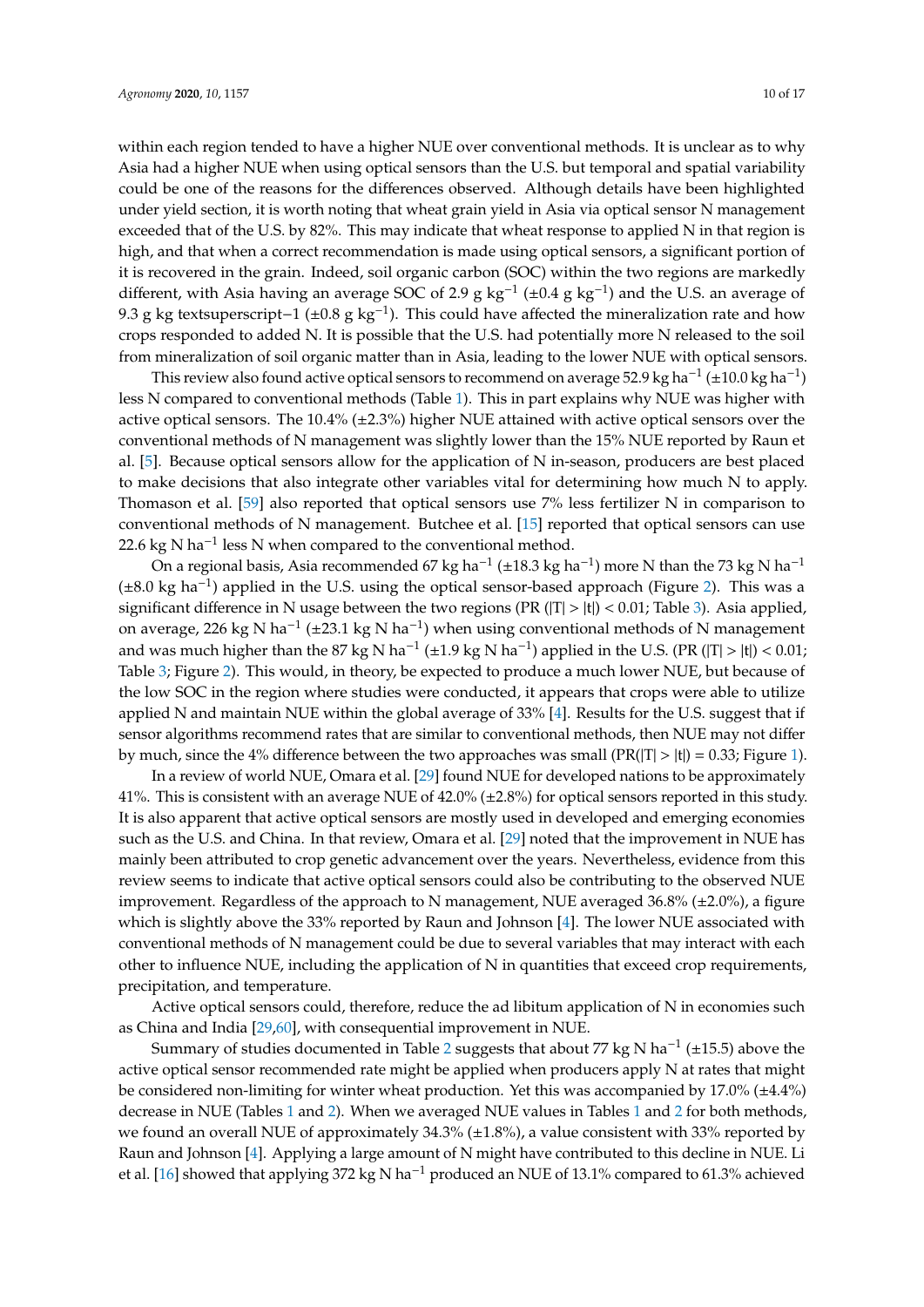with optical sensor technology that applied 67 kg N ha<sup>-1</sup>. This is why the use of an approach that improves NUE is important to reduce the impact of agriculture on the environment.

Despite the fact that optical sensors tend to perform better than the conventional methods in terms of NUE, the 42.0% (±2.8%) NUE suggests that further improvement is still possible, since most of the applied N was not recovered in the grain. This is particularly relevant because some past reviews suggested that the benefits of the sensors may be overstated [\[17\]](#page-13-13). A better NUE is expected when N is applied midseason, as is the case with optical sensors in this review, or split applied using a conventional method of N management [\[17\]](#page-13-13). While split application improves N uptake [\[20](#page-13-15)[,22](#page-13-17)[,31](#page-14-24)[,61\]](#page-15-12), the fact that a predetermined amount is applied regardless of the changes in soil N contents from mineralization of soil organic matter during the growing season [\[62\]](#page-15-13) makes it susceptible to over application of N, particularly in years with low crop response to additional N [\[5\]](#page-13-2). The savings in fertilizer N resulting from the use of optical sensors could prove vital in reducing the effect of excess N application, such as emission of heat-trapping nitrous oxide  $(N_2O)$  [\[63\]](#page-15-14) and eutrophication of water bodies [\[64\]](#page-15-15). The benefit could extend to the reduction in energy consumption from 47.1% using conventional methods to between 26.8% and 40.0% using optical sensors.

#### *3.2. Grain Yield and N Management Approach*

Using a paired t-test evaluating the two N management approaches, no significant difference in winter wheat grain yield was found (PR ( $|T| > |t|$ ) = 0.86, Table [3\)](#page-8-0). The average yield generated as a result of making an N application decision based on optical sensor midseason was 0.18% lower than the 4.9 Mg ha<sup>-1</sup> (±0.3 Mg ha<sup>-1</sup>) average grain yield obtained by applying N via the conventional methods of N management (Table [1\)](#page-4-0). This result suggests that producers could get similar grain yields using both approaches. Nonetheless, the grain yield achieved using the two approaches varied widely, possibly due to location and year effects.

Regionally, grain yield differed between Asia and U.S. when using both optical sensors and conventional methods to make recommendation for N ( $PR(|T| > |t|) < 0.01$ ; Table [3\)](#page-8-0). Grain yield in the U.S. based on in-season spectral reflectance measurements was 2.6 Mg ha<sup>-1</sup> (±0.6 Mg ha<sup>-1</sup>) less than the 5.8 Mg ha<sup>-1</sup> (±0.5 Mg ha<sup>-1</sup>) grain yield recorded in Asia using the same approach (Figure [3\)](#page-8-1). Similarly, conventional methods resulted in a grain yield difference of 2.8 Mg ha<sup>-1</sup> (±0.6 Mg ha<sup>-1</sup>) with Asia having the highest grain yield of 5.9 Mg ha−<sup>1</sup> (±0.5 Mg ha−<sup>1</sup> ) (Figure [3\)](#page-8-1). Within each region, yield appeared to be similar for the two N management approaches and yet conventional methods applied more N than the optical sensors. In particular, Asia applied 226 kg N ha<sup>-1</sup> (±23.1 kg N ha<sup>-1</sup>) while using the conventional methods and this was above optical sensor recommended rate by 86 kg N ha<sup>-1</sup> (Figure [2\)](#page-7-1). This result is an indication that in Asia, particularly in China and India, producers may be over-applying N for no major grain yield gain and this has been reported in several studies [\[7](#page-13-3)[,29,](#page-14-2)[65\]](#page-15-16).

Results summarized in Table [2](#page-5-0) also demonstrated that applying large quantities of N may not always result in a grain yield that exceeds yield obtained with optical sensors. At an average of 186 kg N ha−<sup>1</sup> (±12.9 kg N ha−<sup>1</sup> ), mean grain yield was 30.4% lower than yield achieved with an active optical sensor and conventional methods of N management (Tables [1](#page-4-0) and [2\)](#page-5-0). Applying N beyond crop requirements could increase grain N and protein [\[66,](#page-15-17)[67\]](#page-15-18), but also has the potential to lead to lodging, a factor that reduces grain yield [\[68\]](#page-15-19). Additionally, this could also lead to an increase in N loss via leaching and other pathways [\[69\]](#page-15-20). Spatial and temporal variability could have also contributed to the observed grain yield difference.

The similarity in yield between active optical sensor and conventional methods of N management has previously been reported [\[5](#page-13-2)[,31](#page-14-24)[,70\]](#page-15-21). Attaining a drastic yield increase with optical sensors over conventional methods of N management may not be easy, since in some areas the yield levels are close to the maximum yield [\[71\]](#page-15-22). However, optical sensor N management achieved the same yield levels, with a lower amount of fertilizer N applied [\[15\]](#page-13-11). In fact, work done by Stamatiadis et al. [\[27\]](#page-14-0) showed that optical sensors may in some case produce grain yield that exceeds conventional methods by as much as 1 Mg ha−<sup>1</sup> . This is because the precision nutrient management approach is able to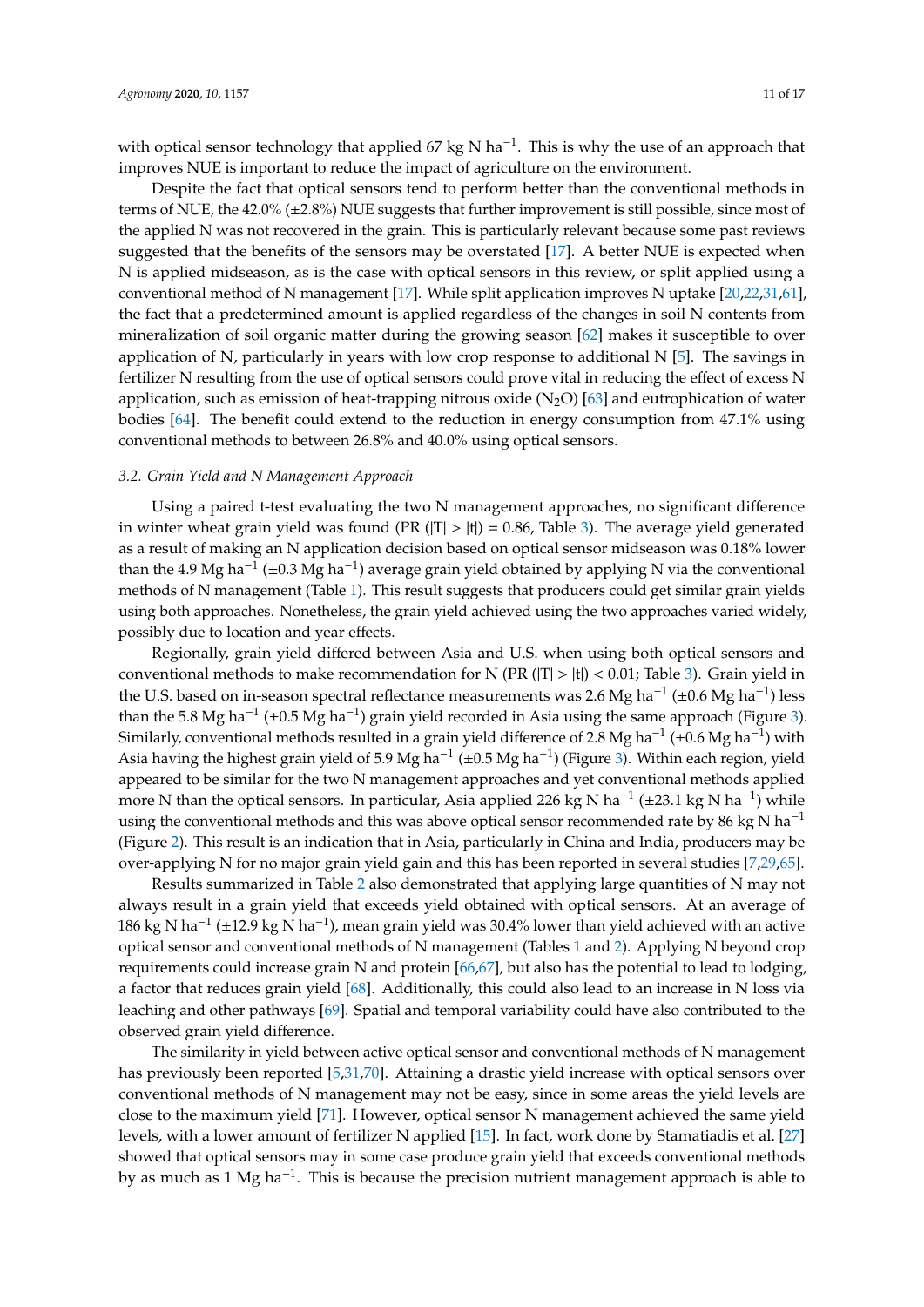accurately predict in-season yield potential and crop response for a more accurate N estimate [\[72\]](#page-15-23). Variable-rate application of N using the optical sensor provides room to further enhance the accuracy of N application [\[73\]](#page-16-0). Due to the precision of estimates for yield potential and N requirement, approximately 83% of the total variations in winter wheat grain yield are explainable using the in-season estimated yield  $\left(\frac{\text{NDVI}}{\text{GDD}}\right)$  and response index, which are all derived from spectral reflectance measurements [\[74\]](#page-16-1). Making a determination and application of N midseason without preplant N could improve NUE, but may also lead to a decline in yield relative to where the same amount of N is applied preplant. Raun et al. [\[5\]](#page-13-2) showed that failure to apply N preplant could reduce grain yield by as much as 457 kg ha−<sup>1</sup> while maintaining a 17% higher NUE over a treatment where N was applied preplant followed by midseason recommended rate. One possible explanation for this is that weather variables such as precipitation could have led to early-season leaching and/or denitrification losses of preplant applied N before significant plant uptake [\[75\]](#page-16-2).

The wide variability in optimum N from year to year and location to location is an important factor that makes it vital to reevaluate the conventional methods of N management [\[58\]](#page-15-9). Moreover, the precision with which we estimate crop N requirement has increasingly become more and more cumbersome due to increasing entropy or randomness, indicating the need to include more environmental variables in algorithms of the future [\[76\]](#page-16-3). The current active optical sensors have demonstrated relevance in improving winter wheat NUE, as well as in sustaining yield at levels achieved with conventional methods and yet there remains an opportunity for improvement to achieve higher NUE levels while simultaneously maintaining or increasing grain yield. This could mean integration of more factors such as soil water content at 0–5 cm soil depth in the yield prediction algorithms [\[77\]](#page-16-4). A possibility that the active optical sensors could be customized to reduce the cost for poor resource farmers, particularly in developing countries, is perhaps one good development that might expand the frontier for increased use of active sensors [\[78\]](#page-16-5).

#### *3.3. Profitability of Optical Sensors and Opportunities for Improvement*

The profitability of the sensor-based technology primarily drives its adoption among producers. There has been a mixed report on the economics of the sensor technology. For example, Biermacher et al. [\[33\]](#page-14-25) reported that the conventional method resulted in a US\$351 ha<sup>-1</sup> net return that was above gains realized with optical sensors by at least US\$8 ha<sup>-1</sup>. Roberts et al. [\[79\]](#page-16-6) added that optical sensors are likely to bring, on average, US\$ 18.74 ha−<sup>1</sup> less return to producers when compared to the conventional method, particularly when anhydrous ammonia is the source of N. Colaço and Bramley [\[17\]](#page-13-13) suggested that optical sensors returned about US\$ 30 ha−<sup>1</sup> in profitability, but that this is shrouded with a lot of uncertainty that may lead to loss of income. To demonstrate the level of uncertainty, Colaço and Bramley [\[17\]](#page-13-13) stated that there was a 37% likelihood that a producer might make an economic loss from using optical sensor technology. It is this kind of uncertainty that is probably responsible for the low adoption rate of precision agriculture technology. Therefore, reducing the uncertainty in this technology may prove pivotal in increasing the number of adopters reported by one study to be about 13% [\[80\]](#page-16-7). With further refinement, the cost of the technology is also anticipated to reduce in the future and possibly increase adoption [\[81\]](#page-16-8).

Furthermore, many studies evaluated the optical sensor technology as an approach for N management [\[77](#page-16-4)[,82–](#page-16-9)[84\]](#page-16-10), but few of the published studies have used it to estimate and apply N for winter wheat midseason [\[17\]](#page-13-13). This is partly because the algorithm is site- or region-specific and requires validation for each region. This presents a challenge, as determination of profitability is being made on just a few studies.

A good return is likely to be realized if a technology such as the sensor-based approach can improve wheat grain yield, and this may, in turn, increase its adoption among producers around the world [\[85\]](#page-16-11). One potential option is to make the sensor more robust with the capability to deliver N management that takes into account temporal and spatial variability. Currently, the algorithm uses a single independent variable, in particular in-season estimated yield (INSEY), to predict yield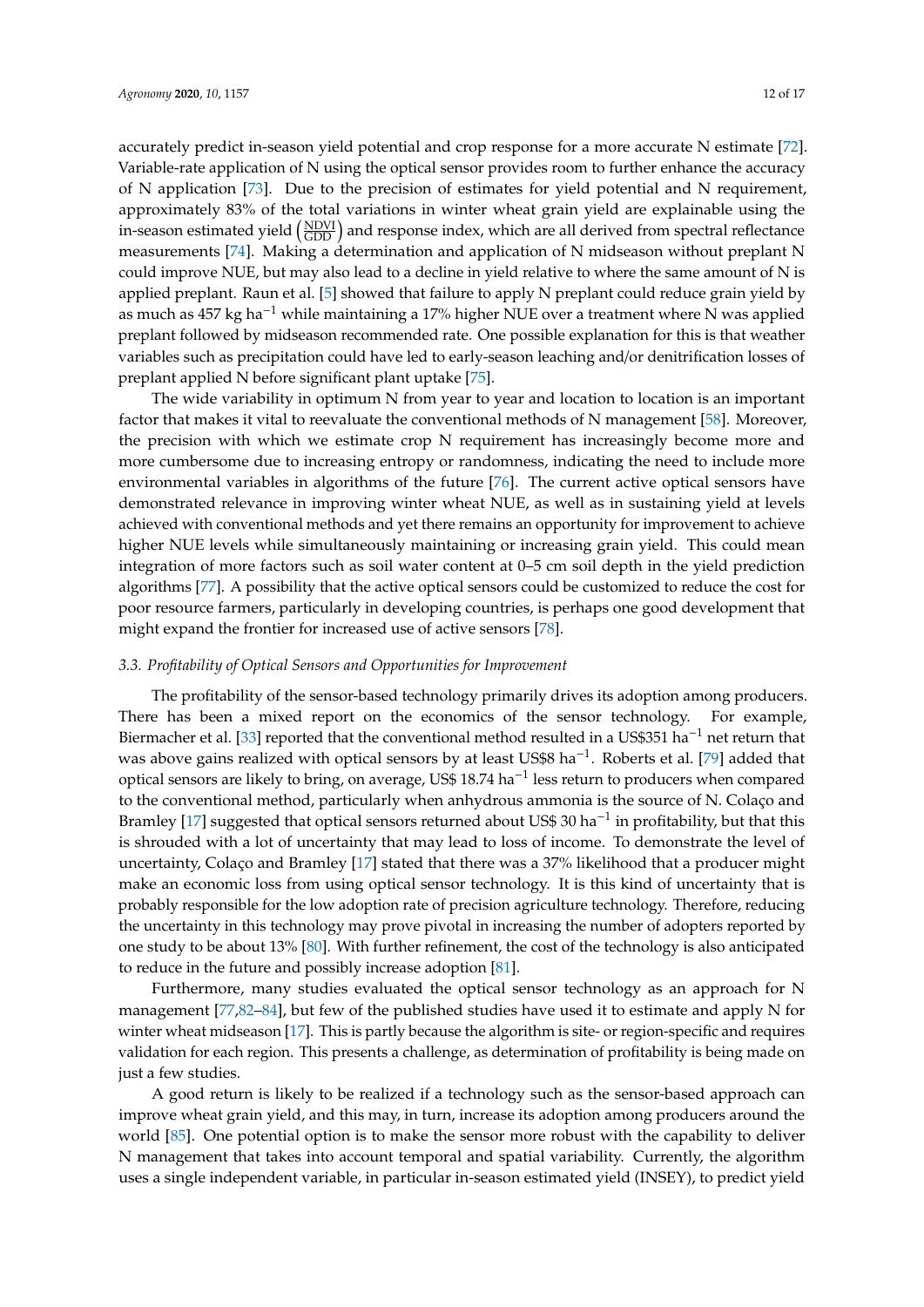in-season [\[74](#page-16-1)[,86\]](#page-16-12) and through a series of steps, the amount of N required by crops is estimated [\[5,](#page-13-2)[74\]](#page-16-1). The accuracy of the algorithm may ultimately be improved by including more predictors such as in-season rainfall and temperature currently available via various networks, most notably the Oklahoma Mesonet (mesonet.org) that reports live weather statistics (rainfall, ambient temperature, wind speed, soil moisture, soil temperature, and solar radiation) using 120 automated stations covering 77 counties in Oklahoma, U.S.

Using optical sensors to determine the time and rate of N application [\[5\]](#page-13-2) together with the right N source and placement method [\[87\]](#page-16-13), as well as crop genetic manipulation [\[88\]](#page-16-14), could also be a viable option to make the crop sensor more robust for yield as well as NUE gains.

Without some of these variables, the sensors may not be able to adequately capture temporal and spatial variability. For instance, water stress at the time of sensing may lead to an underestimation of yield potential and, thus, a lower amount of N is recommended [\[61\]](#page-15-12). This affects the final grain yield that a producer is able to obtain. Soils with a high proportion of sand, such as sandy loam, may dry out faster upon receiving rainfall [\[5\]](#page-13-2). This may also affect the temporal and spatial performance of the sensor technology. As a result, some of these variables need to be evaluated with a particular interest of obtaining a linear or non-linear model that can be used directly or indirectly to estimate the quantity of N to apply.

## **4. Conclusions**

This review found that N management using active optical sensors had a higher NUE for winter wheat when compared to conventional methods. On average, active optical sensors had an NUE of  $42.0\%$  ( $\pm 2.8\%$ ), higher than that of conventional methods by 10.4% ( $\pm 3.8\%$ ). For the regions considered, Asia had the highest NUE of 54.8% (±4.2%) but applied 67 kg ha<sup>-1</sup> (±18.3 kg ha<sup>-1</sup>) more N than the U.S. when optical sensor was the N management approach selected. Winter wheat grain yield based on the two approaches for N management was not highly significant, but the trend was consistent. Grain yield differed by region, with Asia having the highest grain yield for both N management approaches. Although we cannot explicitly state the reasons for this, the studies reviewed indicated that Asia had a lower soil organic matter content than the U.S., and this might have led to high response to applied N in Asia. The major contribution of active optical sensors is aligned to the saving of approximately 53 kg N ha<sup>-1</sup> (±16 kg N ha<sup>-1</sup>). The sensor-based approach for N management has assisted in applying N more precisely, and that has increased NUE. In addition, the anticipated reduction in the cost of the technology following further refinement could spur widespread adoption and use. However, the challenge in fertilizer management is still evident when considering that 58% of total N applied in cereal production remains unrecovered in the grain. Adoption of sensor-based approaches may not completely address this challenge. Improving N availability for crop uptake in soils with poor N retention can be achieved by implementing management practices such as cover cropping during the off-season, a crop rotation system involving non-legumes and legumes, and an appropriate tillage system.

**Author Contributions:** Conceptualization, L.A. and P.O.; methodology, L.A.; writing—original draft preparation, L.A., and P.O.; writing—review & editing, P.O., E.N., F.B.O. and W.R.R.; visualization, L.A. All authors have read and agreed to the published version of the manuscript.

**Funding:** The APC was funded by the Oklahoma Agricultural Experiment Station.

**Conflicts of Interest:** The authors declare no conflict of interest.

#### **References**

- <span id="page-12-0"></span>1. Cassman, K.G.; Dobermann, A.; Walters, D.T. Agroecosystems, nitrogen-use efficiency, and nitrogen management. *AMBIO* **2002**, *31*, 132–140. [\[CrossRef\]](http://dx.doi.org/10.1579/0044-7447-31.2.132)
- <span id="page-12-1"></span>2. Zhu, Z.; Chen, D. Nitrogen fertilizer use in China–Contributions to food production, impacts on the environment and best management strategies. *Nutr. Cycl. Agroecosyst.* **2002**, *63*, 117–127. [\[CrossRef\]](http://dx.doi.org/10.1023/A:1021107026067)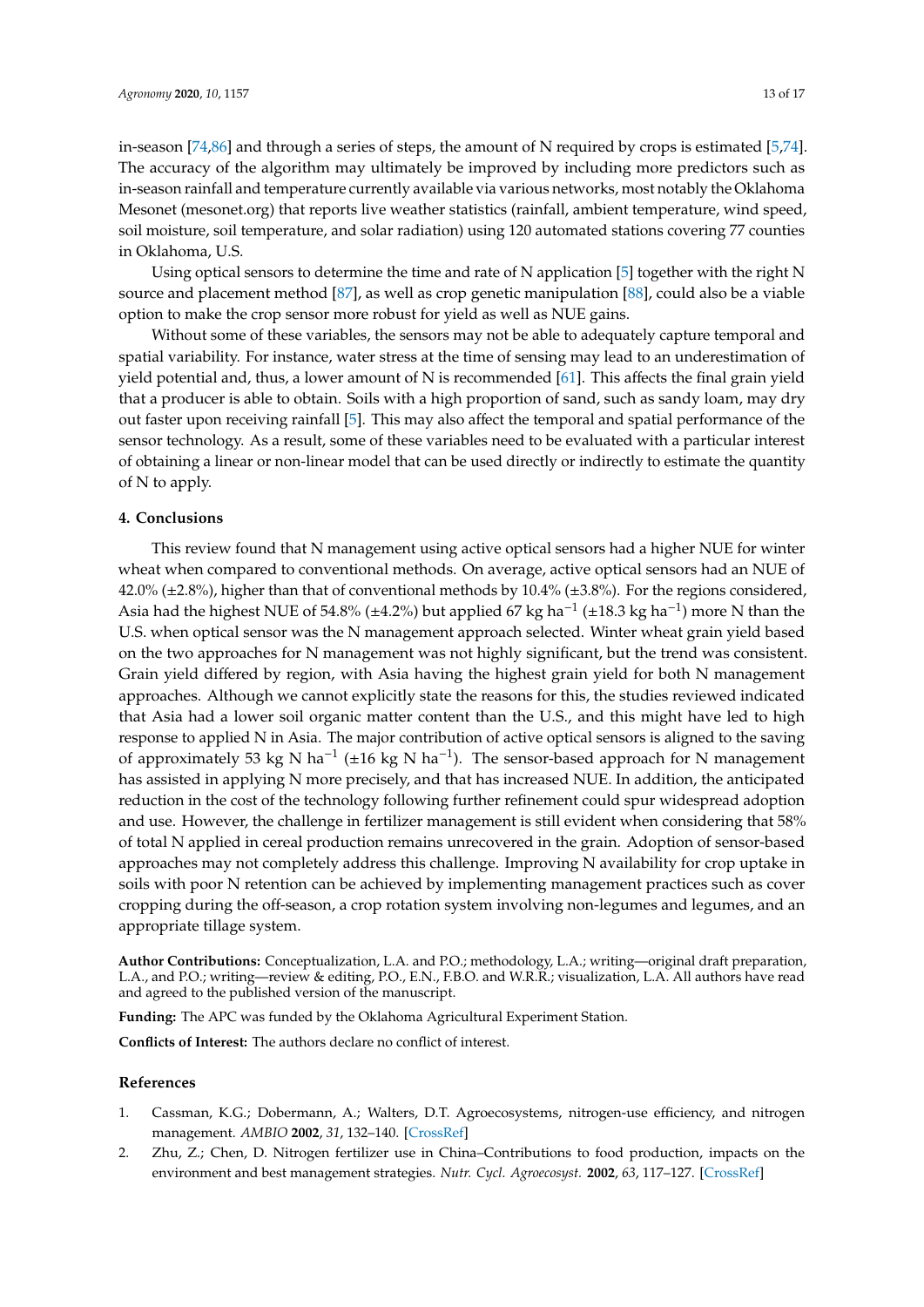- <span id="page-13-22"></span><span id="page-13-0"></span>3. Rao, A.; Smith, J.; Parr, J.; Papendick, R. Considerations in estimating nitrogen recovery efficiency by the difference and isotopic dilution methods. *Fert. Res.* **1992**, *33*, 209–217. [\[CrossRef\]](http://dx.doi.org/10.1007/BF01050876)
- <span id="page-13-1"></span>4. Raun, W.R.; Johnson, G.V.J.A.j. Improving nitrogen use efficiency for cereal production. *Agron. J.* **1999**, *91*, 357–363. [\[CrossRef\]](http://dx.doi.org/10.2134/agronj1999.00021962009100030001x)
- <span id="page-13-23"></span><span id="page-13-2"></span>5. Raun, W.R.; Solie, J.B.; Johnson, G.V.; Stone, M.L.; Mullen, R.W.; Freeman, K.W.; Thomason, W.E.; Lukina, E.V. Improving nitrogen use efficiency in cereal grain production with optical sensing and variable rate application. *Agron. J.* **2002**, *94*, 815–820. [\[CrossRef\]](http://dx.doi.org/10.2134/agronj2002.8150)
- <span id="page-13-24"></span>6. Xia, L.; Lam, S.K.; Chen, D.; Wang, J.; Tang, Q.; Yan, X. Can knowledge-based N management produce more staple grain with lower greenhouse gas emission and reactive nitrogen pollution? A meta-analysis. *GCB Bioenerg.* **2017**, *23*, 1917–1925. [\[CrossRef\]](http://dx.doi.org/10.1111/gcb.13455)
- <span id="page-13-25"></span><span id="page-13-3"></span>7. Cui, Z.; Zhang, F.; Chen, X.; Miao, Y.; Li, J.; Shi, L.; Xu, J.; Ye, Y.; Liu, C.; Yang, Z. On-farm evaluation of an in-season nitrogen management strategy based on soil Nmin test. *Field Crop. Res.* **2008**, *105*, 48–55. [\[CrossRef\]](http://dx.doi.org/10.1016/j.fcr.2007.07.008)
- <span id="page-13-4"></span>8. Omara, P.; Aula, L.; Raun, W.R. Nitrogen uptake efficiency and total soil nitrogen accumulation in long-term beef manure and inorganic fertilizer application. *Int. J. Agron.* **2019**, *2019*. [\[CrossRef\]](http://dx.doi.org/10.1155/2019/9594369)
- <span id="page-13-5"></span>9. Dahnke, W.; Swenson, L.; Goos, R.J.; Leholm, A. *Choosing a Crop Yield Goal*; North Dakota State University: Fargo, ND, USA, 1988; SF–822.
- <span id="page-13-26"></span><span id="page-13-6"></span>10. Raun, W.; Figueiredo, B.; Dhillon, J.; Fornah, A.; Bushong, J.; Zhang, H.; Taylor, R. Can yield goals be predicted? *Agron. J.* **2017**, *109*, 2389–2395. [\[CrossRef\]](http://dx.doi.org/10.2134/agronj2017.05.0279)
- <span id="page-13-7"></span>11. Raun, W.R.; Solie, J.B.; Stone, M.L. Independence of yield potential and crop nitrogen response. *Precis. Agric.* **2011**, *12*, 508–518. [\[CrossRef\]](http://dx.doi.org/10.1007/s11119-010-9196-z)
- <span id="page-13-8"></span>12. Johnson, G.; Raun, W. Nitrogen response index as a guide to fertilizer management. *J. Plant Nutr.* **2003**, *26*, 249–262. [\[CrossRef\]](http://dx.doi.org/10.1081/PLN-120017134)
- <span id="page-13-9"></span>13. Morris, K.B.; Martin, K.; Freeman, K.; Teal, R.; Girma, K.; Arnall, D.; Hodgen, P.; Mosali, J.; Raun, W.; Solie, J. Mid-season recovery from nitrogen stress in winter wheat. *J. Plant Nutr.* **2006**, *29*, 727–745. [\[CrossRef\]](http://dx.doi.org/10.1080/01904160600567066)
- <span id="page-13-10"></span>14. Godwin, R.; Wood, G.; Taylor, J.; Knight, S.; Welsh, J. Precision farming of cereal crops: A review of a six year experiment to develop management guidelines. *Biosyst. Eng.* **2003**, *84*, 375–391. [\[CrossRef\]](http://dx.doi.org/10.1016/S1537-5110(03)00031-X)
- <span id="page-13-11"></span>15. Butchee, K.S.; May, J.; Arnall, B. Sensor based nitrogen management reduced nitrogen and maintained yield. *Crop Manag.* **2011**, *10*, 1–5. [\[CrossRef\]](http://dx.doi.org/10.1094/CM-2011-0725-01-RS)
- <span id="page-13-12"></span>16. Li, F.; Miao, Y.; Zhang, F.; Cui, Z.; Li, R.; Chen, X.; Zhang, H.; Schroder, J.; Raun, W.; Jia, L. In-season optical sensing improves nitrogen-use efficiency for winter wheat. *Soil Sci. Soc. Am. J.* **2009**, *73*, 1566–1574. [\[CrossRef\]](http://dx.doi.org/10.2136/sssaj2008.0150)
- <span id="page-13-13"></span>17. Colaço, A.F.; Bramley, R.G. Do crop sensors promote improved nitrogen management in grain crops? *Field Crop. Res.* **2018**, *218*, 126–140. [\[CrossRef\]](http://dx.doi.org/10.1016/j.fcr.2018.01.007)
- 18. Zillmann, E.; Graeff, S.; Link, J.; Batchelor, W.D.; Claupein, W. Assessment of cereal nitrogen requirements derived by optical on-the-go sensors on heterogeneous soils. *Agron. J* **2006**, *98*, 682–690. [\[CrossRef\]](http://dx.doi.org/10.2134/agronj2005.0253)
- <span id="page-13-14"></span>19. Boyer, C.N.; Brorsen, B.W.; Solie, J.B.; Raun, W.R. Profitability of variable rate nitrogen application in wheat production. *Precis. Agric.* **2011**, *12*, 473–487. [\[CrossRef\]](http://dx.doi.org/10.1007/s11119-010-9190-5)
- <span id="page-13-15"></span>20. Alcoz, M.M.; Hons, F.M.; Haby, V.A.J.A.J. Nitrogen fertilization timing effect on wheat production, nitrogen uptake efficiency, and residual soil nitrogen. *Agron. J.* **1993**, *85*, 1198–1203. [\[CrossRef\]](http://dx.doi.org/10.2134/agronj1993.00021962008500060020x)
- <span id="page-13-16"></span>21. Brown, B.D.; Petrie, S. Irrigated hard winter wheat response to fall, spring, and late season applied nitrogen. *Field Crop. Res.* **2006**, *96*, 260–268. [\[CrossRef\]](http://dx.doi.org/10.1016/j.fcr.2005.07.011)
- <span id="page-13-17"></span>22. Dhillon, J.; Eickhoff, E.; Aula, L.; Omara, P.; Weymeyer, G.; Nambi, E.; Oyebiyi, F.; Carpenter, T.; Raun, W. Nitrogen management impact on winter wheat grain yield and estimated plant nitrogen loss. *Agron. J.* **2019**, *112*, 564–577. [\[CrossRef\]](http://dx.doi.org/10.1002/agj2.20107)
- <span id="page-13-18"></span>23. Sowers, K.E.; Pan, W.L.; Miller, B.C.; Smith, J.L. Nitrogen use efficiency of split nitrogen applications in soft white winter wheat. *Agron. J.* **1994**, *86*, 942–948. [\[CrossRef\]](http://dx.doi.org/10.2134/agronj1994.00021962008600060004x)
- <span id="page-13-19"></span>24. Yadav, S.N.; Peterson, W.; Easter, K.W. Do farmers overuse nitrogen fertilizer to the detriment of the environment? *Resour. Econ.* **1997**, *9*, 323–340. [\[CrossRef\]](http://dx.doi.org/10.1007/BF02441403)
- <span id="page-13-20"></span>25. Erdle, K.; Mistele, B.; Schmidhalter, U. Comparison of active and passive spectral sensors in discriminating biomass parameters and nitrogen status in wheat cultivars. *Field Crop. Res.* **2011**, *124*, 74–84. [\[CrossRef\]](http://dx.doi.org/10.1016/j.fcr.2011.06.007)
- <span id="page-13-21"></span>26. Flowers, M.; Weisz, R.; Heiniger, R. Quantitative approaches for using color infrared photography for assessing in-season nitrogen status in winter wheat. *Agron. J.* **2003**, *95*, 1189–1200. [\[CrossRef\]](http://dx.doi.org/10.2134/agronj2003.1189)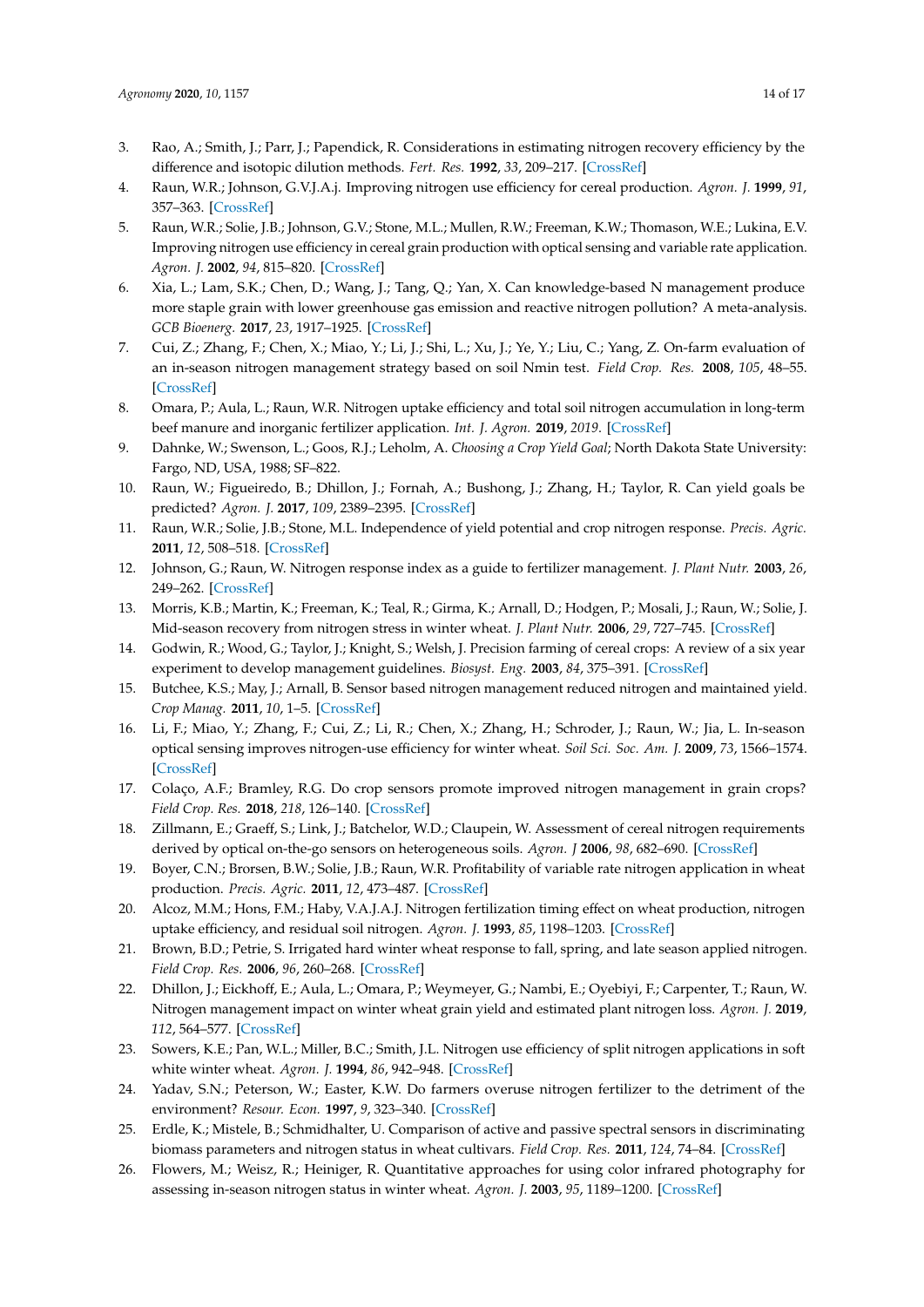- <span id="page-14-9"></span><span id="page-14-8"></span><span id="page-14-7"></span><span id="page-14-6"></span><span id="page-14-5"></span><span id="page-14-4"></span><span id="page-14-3"></span><span id="page-14-0"></span>27. Stamatiadis, S.; Schepers, J.; Evangelou, E.; Tsadilas, C.; Glampedakis, A.; Glampedakis, M.; Dercas, N.; Spyropoulos, N.; Dalezios, N.; Eskridge, K. Variable-rate nitrogen fertilization of winter wheat under high spatial resolution. *Precis. Agric.* **2018**, *19*, 570–587. [\[CrossRef\]](http://dx.doi.org/10.1007/s11119-017-9540-7)
- <span id="page-14-10"></span><span id="page-14-1"></span>28. Aula, L.; Dhillon, J.S.; Omara, P.; Wehmeyer, G.B.; Freeman, K.W.; Raun, W.R. World Sulfur Use Efficiency for Cereal Crops. *Agron. J.* **2019**, *111*, 2485–2492. [\[CrossRef\]](http://dx.doi.org/10.2134/agronj2019.02.0095)
- <span id="page-14-11"></span><span id="page-14-2"></span>29. Omara, P.; Aula, L.; Oyebiyi, F.; Raun, W.R. Environment World cereal nitrogen use efficiency trends: Review and current knowledge. *Agrosyst. Geosci. Environ.* **2019**, *2*, 1–8. [\[CrossRef\]](http://dx.doi.org/10.2134/age2018.10.0045)
- 30. Hodgen, P.; Raun, W.; Johnson, G.; Teal, R.; Freeman, K.; Brixey, K.; Martin, K.; Solie, J.; Stone, M. Relationship between response indices measured in-season and at harvest in winter wheat. *J. Plant Nutr.* **2005**, *28*, 221–235. [\[CrossRef\]](http://dx.doi.org/10.1081/PLN-200047605)
- <span id="page-14-24"></span><span id="page-14-12"></span>31. Tubaña, B.; Arnall, D.; Holtz, S.; Solie, J.; Girma, K.; Raun, W. Effect of treating field spatial variability in winter wheat at different resolutions. *J. Plant Nutr.* **2008**, *31*, 1975–1998. [\[CrossRef\]](http://dx.doi.org/10.1080/01904160802403144)
- <span id="page-14-13"></span>32. Cao, Q.; Miao, Y.; Feng, G.; Gao, X.; Liu, B.; Liu, Y.; Li, F.; Khosla, R.; Mulla, D.J.; Zhang, F. Improving nitrogen use efficiency with minimal environmental risks using an active canopy sensor in a wheat-maize cropping system. *Field Crop. Res.* **2017**, *214*, 365–372. [\[CrossRef\]](http://dx.doi.org/10.1016/j.fcr.2017.09.033)
- <span id="page-14-25"></span>33. Biermacher, J.T.; Epplin, F.M.; Brorsen, B.W.; Solie, J.B.; Raun, W.R. Economic feasibility of site-specific optical sensing for managing nitrogen fertilizer for growing wheat. *Precis. Agric.* **2009**, *10*, 213–230. [\[CrossRef\]](http://dx.doi.org/10.1007/s11119-008-9092-y)
- 34. Ortiz-Monasterio, I.; Raun, W. Reduced nitrogen and improved farm income for irrigated spring wheat in the Yaqui Valley, Mexico, using sensor based nitrogen management. *J. Agric. Sci. Camb.* **2007**, *145*, 215–222. [\[CrossRef\]](http://dx.doi.org/10.1017/S0021859607006995)
- 35. Bijay-Singh; Sharma, R.; Jaspreet-Kaur; Jat, M.L.; Martin, K.L.; Yadvinder-Singh; Varinderpal-Singh; Chandna, P.; Choudhary, O.P.; Gupta, R.K.; et al. Assessment of the nitrogen management strategy using an optical sensor for irrigated wheat. *Agron. Sust. Dev.* **2011**, *31*, 589–603. [\[CrossRef\]](http://dx.doi.org/10.1007/s13593-011-0005-5)
- 36. Sulochna; Alam, M.P.; Ali, N.; Singh, S. Nitrogen Management by Using Optical Sensor in Wheat in Jharkhand. *Curr. J. Appl. Sci. Tech.* **2018**, *31*, 1–5. [\[CrossRef\]](http://dx.doi.org/10.9734/CJAST/2018/45894)
- 37. Cao, Q.; Miao, Y.; Li, F.; Gao, X.; Liu, B.; Lu, D.; Chen, X. Developing a new Crop Circle active canopy sensor-based precision nitrogen management strategy for winter wheat in North China Plain. *Precis. Agric.* **2017**, *18*, 2–18. [\[CrossRef\]](http://dx.doi.org/10.1007/s11119-016-9456-7)
- 38. Bijay-Singh; Varinderpal-Singh; Yadvinder-Singh; Thind, H.; Kumar, A.; Choudhary, O.; Gupta, R.; Vashistha, M. Site-specific fertilizer nitrogen management using optical sensor in irrigated wheat in the Northwestern India. *Agric. Res.* **2017**, *6*, 159–168. [\[CrossRef\]](http://dx.doi.org/10.1007/s40003-017-0251-0)
- <span id="page-14-23"></span>39. Ranney, R. An organic carbon-organic matter conversion equation for Pennsylvania surface soils. *Soil Sci. Soc. Am. J.* **1969**, *33*, 809–811. [\[CrossRef\]](http://dx.doi.org/10.2136/sssaj1969.03615995003300050049x)
- <span id="page-14-14"></span>40. Solari, F.; Shanahan, J.F.; Ferguson, R.B.; Adamchuk, V.I. An active sensor algorithm for corn nitrogen recommendations based on a chlorophyll meter algorithm. *Agron. J.* **2010**, *102*, 1090–1098. [\[CrossRef\]](http://dx.doi.org/10.2134/agronj2010.0009)
- <span id="page-14-15"></span>41. United States Department of Agriculture-Economic Research Service (USDA). Fertilizer Use and Price. Available online: https://www.ers.usda.gov/data-products/[fertilizer-use-and-price.aspx](https://www.ers.usda.gov/data-products/fertilizer-use-and-price.aspx) (accessed on 8 April 2019).
- <span id="page-14-16"></span>42. Zhu, X.; Guo, W.; Ding, J.; Li, C.; Feng, C.; Peng, Y. Enhancing nitrogen use efficiency by combinations of nitrogen application amount and time in wheat. *J. Plant Nutr.* **2011**, *34*, 1747–1761. [\[CrossRef\]](http://dx.doi.org/10.1080/01904167.2011.600403)
- <span id="page-14-17"></span>43. Hooper, P.; Zhou, Y.; Coventry, D.R.; McDonald, G.K. Use of nitrogen fertilizer in a targeted way to improve grain yield, quality, and nitrogen use efficiency. *Agron. J.* **2015**, *107*, 903–915. [\[CrossRef\]](http://dx.doi.org/10.2134/agronj14.0363)
- <span id="page-14-18"></span>44. Teal, R.K.; Freeman, K.; Girma, K.; Arnall, D.; Lawles, J.; Martin, K.; Mullen, R.; Raun, W. Effect of tillage and anhydrous ammonia application on nitrogen use efficiency of hard red winter wheat. *J. Sustain. Agric.* **2007**, *30*, 51–67. [\[CrossRef\]](http://dx.doi.org/10.1300/J064v30n02_07)
- <span id="page-14-19"></span>45. Thomason, W.; Raun, W.; Johnson, G. Winter wheat fertilizer nitrogen use efficiency in grain and forage production systems. *J. Plant Nutr.* **2000**, *23*, 1505–1516. [\[CrossRef\]](http://dx.doi.org/10.1080/01904160009382118)
- <span id="page-14-20"></span>46. Yi, Q.; He, P.; Zhang, X.; Yang, L.; Xiong, G. Optimizing fertilizer nitrogen for winter wheat production in Yangtze River region in China. *J. Plant Nutr.* **2015**, *38*, 1639–1655. [\[CrossRef\]](http://dx.doi.org/10.1080/01904167.2015.1061547)
- <span id="page-14-21"></span>47. Kanampiu, F.K.; Raun, W.R.; Johnson, G.V. Effect of nitrogen rate on plant nitrogen loss in winter wheat varieties. *J. Plant Nutr.* **1997**, *20*, 389–404. [\[CrossRef\]](http://dx.doi.org/10.1080/01904169709365259)
- <span id="page-14-22"></span>48. Mohammed, Y.A.; Kelly, J.; Chim, B.K.; Rutto, E.; Waldschmidt, K.; Mullock, J.; Torres, G.; Desta, K.G.; Raun, W. Nitrogen fertilizer management for improved grain quality and yield in winter wheat in Oklahoma. *J. Plant Nutr.* **2013**, *36*, 749–761. [\[CrossRef\]](http://dx.doi.org/10.1080/01904167.2012.754039)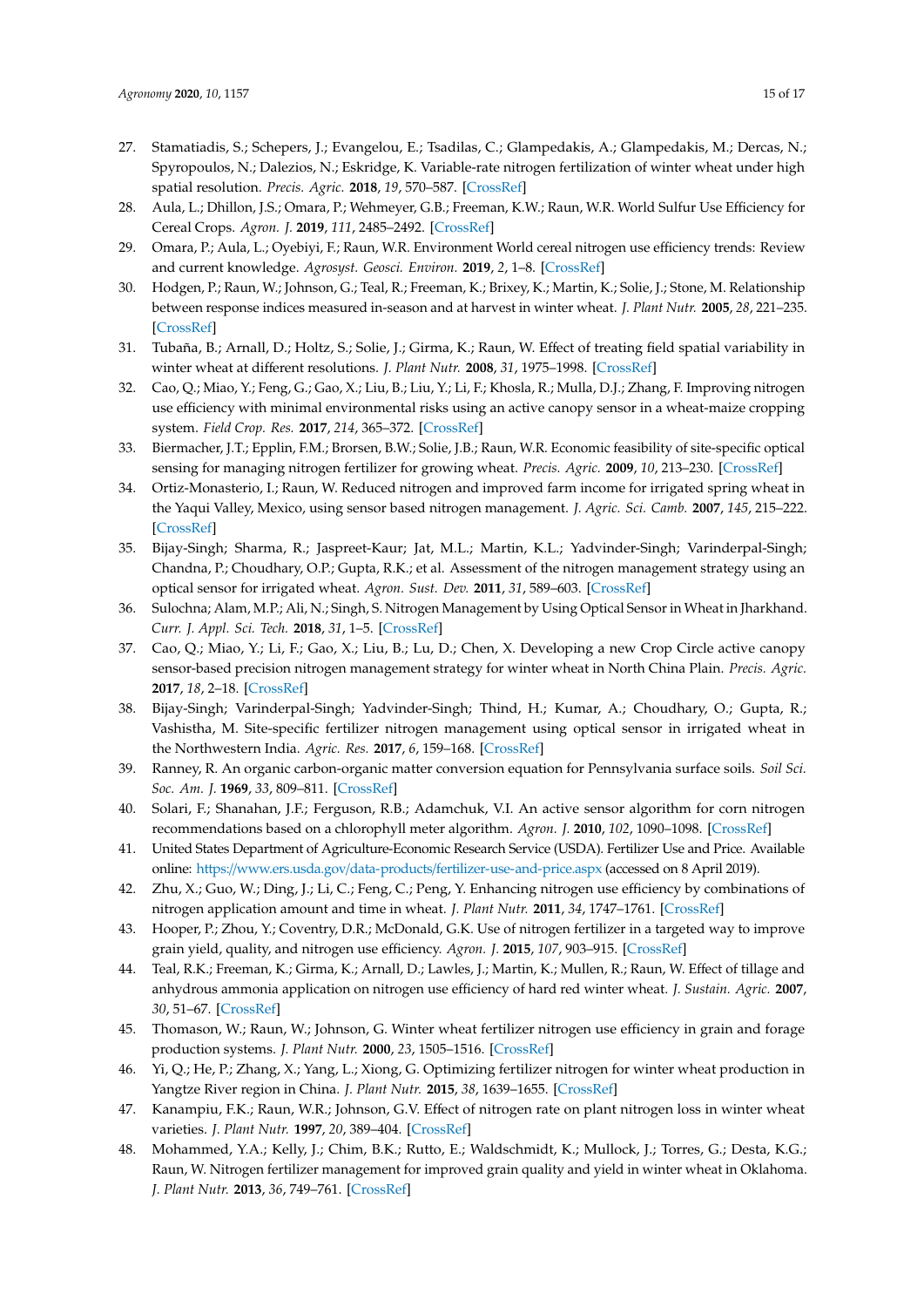- <span id="page-15-0"></span>49. Montemurro, F.; Convertini, G.; Ferri, D. Nitrogen application in winter wheat grown in Mediterranean conditions: Effects on nitrogen uptake, utilization efficiency, and soil nitrogen deficit. *J. Plant Nutr.* **2007**, *30*, 1681–1703. [\[CrossRef\]](http://dx.doi.org/10.1080/01904160701615541)
- <span id="page-15-1"></span>50. Lees, H.; Raun, W.; Johnson, G. Increased plant nitrogen loss with increasing nitrogen applied in winter wheat observed with 15nitrogen. *J. Plant Nutr.* **2000**, *23*, 219–230. [\[CrossRef\]](http://dx.doi.org/10.1080/01904160009382009)
- <span id="page-15-2"></span>51. Zhao, H.; Si, L. Effects of topdressing with nitrogen fertilizer on wheat yield, and nitrogen uptake and utilization efficiency on the Loess Plateau. *Acta Agric. Scand. Sect. Soil Plant Sci.* **2015**, *65*, 681–687. [\[CrossRef\]](http://dx.doi.org/10.1080/09064710.2015.1045933)
- <span id="page-15-3"></span>52. Girma, K.; Freeman, K.W.; Teal, R.; Arnall, D.B.; Tubana, B.; Holtz, S.; Raun, W.R.; Science, S. Analysis of yield variability in winter wheat due to temporal variability, and nitrogen and phosphorus fertilization. *Arch. Agron. Soil Sci.* **2007**, *53*, 435–442. [\[CrossRef\]](http://dx.doi.org/10.1080/03650340701466754)
- <span id="page-15-4"></span>53. Syers, J.; Johnston, A.; Curtin, D. Efficiency of soil and fertilizer phosphorus use. *FAO Fertil. Plant Nutr. Bull.* **2008**, *18*, 108.
- <span id="page-15-5"></span>54. Xue, C.; Matros, A.; Mock, H.-P.; Mühling, K.-H. Protein composition and baking quality of wheat flour as affected by split nitrogen application. *Front. Plant Sci.* **2019**, *10*, 642. [\[CrossRef\]](http://dx.doi.org/10.3389/fpls.2019.00642) [\[PubMed\]](http://www.ncbi.nlm.nih.gov/pubmed/31156690)
- <span id="page-15-6"></span>55. Batal, A.; Dale, N.; Persia, M.J.I. TX: Informa Ingredient analysis table: 2012 edition. *Feedstu*ff*s Ref. Issue Buy. Guide* **2011**, *83*, 16–17.
- <span id="page-15-7"></span>56. R Core Team. *A Language and Environment for Statistical Computing*; R Foundation for Statistical Computing (R-4.0.1); R Core Team: Vienna, Austria, 2020.
- <span id="page-15-8"></span>57. Wickham, H.; Averick, M.; Bryan, J.; Chang, W.; McGowan, L.D.A.; François, R.; Grolemund, G.; Hayes, A.; Henry, L.; Hester, J.; et al. Welcome to the Tidyverse. *J. Open Source Softw.* **2019**, *4*, 1686. [\[CrossRef\]](http://dx.doi.org/10.21105/joss.01686)
- <span id="page-15-9"></span>58. Dhital, S.; Raun, W. Variability in optimum nitrogen rates for maize. *Agron. J.* **2016**, *108*, 2165–2173. [\[CrossRef\]](http://dx.doi.org/10.2134/agronj2016.03.0139)
- <span id="page-15-10"></span>59. Thomason, W.; Phillips, S.; Davis, P.; Warren, J.; Alley, M.; Reiter, M. Variable nitrogen rate determination from plant spectral reflectance in soft red winter wheat. *Precis. Agric.* **2011**, *12*, 666–681. [\[CrossRef\]](http://dx.doi.org/10.1007/s11119-010-9210-5)
- <span id="page-15-11"></span>60. Ju, X.-T.; Xing, G.-X.; Chen, X.-P.; Zhang, S.-L.; Zhang, L.-J.; Liu, X.-J.; Cui, Z.-L.; Yin, B.; Christie, P.; Zhu, Z.-L.; et al. Reducing environmental risk by improving N management in intensive Chinese agricultural systems. *Proc. Natl. Acad. Sci. USA* **2009**, *106*, 3041–3046. [\[CrossRef\]](http://dx.doi.org/10.1073/pnas.0813417106)
- <span id="page-15-12"></span>61. López-Bellido, L.; López-Bellido, R.J.; Redondo, R. Nitrogen efficiency in wheat under rainfed Mediterranean conditions as affected by split nitrogen application. *Field Crop. Res.* **2005**, *94*, 86–97. [\[CrossRef\]](http://dx.doi.org/10.1016/j.fcr.2004.11.004)
- <span id="page-15-13"></span>62. Ma, G.; Liu, W.; Li, S.; Zhang, P.; Wang, C.; Lu, H.; Wang, L.; Xie, Y.; Ma, D.; Kang, G. Determining the optimal N input to improve grain yield and quality in winter wheat with reduced apparent N loss in the North China Plain. *Front. Plant Sci.* **2019**, *10*, 181. [\[CrossRef\]](http://dx.doi.org/10.3389/fpls.2019.00181)
- <span id="page-15-14"></span>63. Xuejun, L.; Fusuo, Z. Nitrogen fertilizer induced greenhouse gas emissions in China. *Curr. Opin. Environ. Sustain.* **2011**, *3*, 407–413. [\[CrossRef\]](http://dx.doi.org/10.1016/j.cosust.2011.08.006)
- <span id="page-15-15"></span>64. Conley, D.J.; Paerl, H.W.; Howarth, R.W.; Boesch, D.F.; Seitzinger, S.P.; Havens, K.E.; Lancelot, C.; Likens, G.E. Controlling eutrophication: Nitrogen and phosphorus. *Science* **2009**, *323*, 1014–1015. [\[CrossRef\]](http://dx.doi.org/10.1126/science.1167755) [\[PubMed\]](http://www.ncbi.nlm.nih.gov/pubmed/19229022)
- <span id="page-15-16"></span>65. Miao, Y.; Stewart, B.A.; Zhang, F. Long-term experiments for sustainable nutrient management in China. A review. *Agron. Sustain. Dev.* **2011**, *31*, 397–414. [\[CrossRef\]](http://dx.doi.org/10.1051/agro/2010034)
- <span id="page-15-17"></span>66. Raun, W.R.; Johnson, G.V. Soil-plant buffering of inorganic nitrogen in continuous winter wheat. *Agron. J.* **1995**, *87*, 827–834. [\[CrossRef\]](http://dx.doi.org/10.2134/agronj1995.00021962008700050008x)
- <span id="page-15-18"></span>67. Rasmussen, P.; Rohde, C. Tillage, soil depth, and precipitation effects on wheat response to nitrogen. *Soil Sci. Soc. Am. J.* **1991**, *55*, 121–124. [\[CrossRef\]](http://dx.doi.org/10.2136/sssaj1991.03615995005500010021x)
- <span id="page-15-19"></span>68. Bundy, L.G.; Andraski, T.W. Diagnostic tests for site-specific nitrogen recommendations for winter wheat. *Agron. J.* **2004**, *96*, 608–614. [\[CrossRef\]](http://dx.doi.org/10.2134/agronj2004.0608)
- <span id="page-15-20"></span>69. Zhang, W.; Tian, Z.; Zhang, N.; Li, X. Nitrate pollution of groundwater in northern China. *Agric. Ecosyst. Environ.* **1996**, *59*, 223–231. [\[CrossRef\]](http://dx.doi.org/10.1016/0167-8809(96)01052-3)
- <span id="page-15-21"></span>70. Diacono, M.; Rubino, P.; Montemurro, F. Precision nitrogen management of wheat. A review. *Agron. Sustain. Dev.* **2013**, *33*, 219–241. [\[CrossRef\]](http://dx.doi.org/10.1007/s13593-012-0111-z)
- <span id="page-15-22"></span>71. Samborski, S.M.; Gozdowski, D.; Stępień, M.; Walsh, O.S.; Leszczyńska, E. On-farm evaluation of an active optical sensor performance for variable nitrogen application in winter wheat. *Eur. J. Agron.* **2016**, *74*, 56–67. [\[CrossRef\]](http://dx.doi.org/10.1016/j.eja.2015.11.020)
- <span id="page-15-23"></span>72. Raun, W.; Solie, J.; Stone, M.; Martin, K.; Freeman, K.; Mullen, R.; Zhang, H.; Schepers, J.; Johnson, G. Optical sensor-based algorithm for crop nitrogen fertilization. *Commun. Soil Sci. Plant. Anal.* **2005**, *36*, 2759–2781. [\[CrossRef\]](http://dx.doi.org/10.1080/00103620500303988)